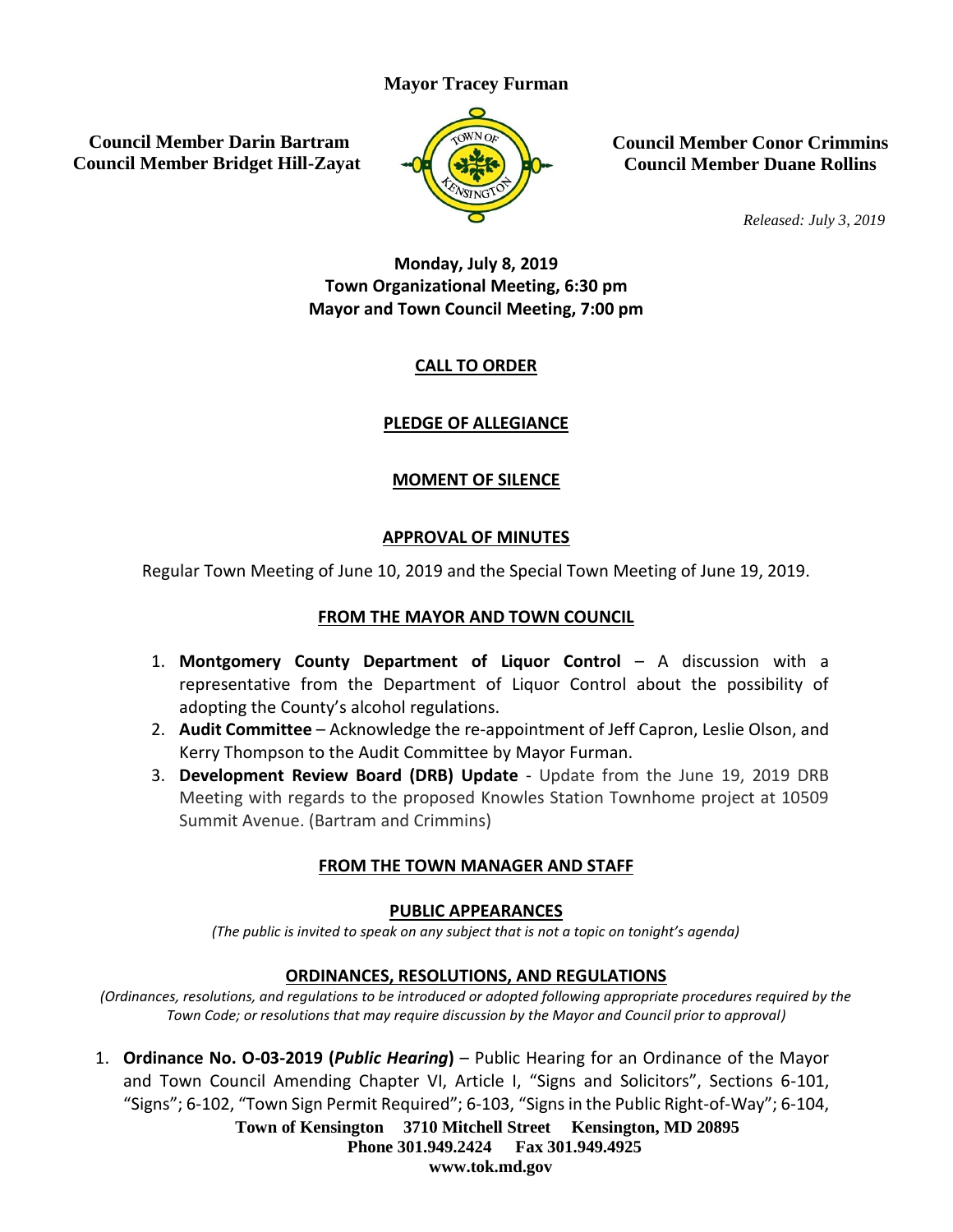"Signs on Private Property – CRT, CRN, and Industrial Zones"; and 6-106, "Enforcement and Penalties", to identify the types of signs that are authorized and are required to be permitted, expand the prohibition on pole signs, to regulate limited duration signs on private property, to clarify that all illuminated signs are regulated in the same manner, and to make conforming changes.

- 2. **Resolution No. R-13-2019 –** A Resolution of the Mayor and Town Council extending a contract with Maier Warner Public Relations, LLC, to serve as Marketing and Public Relations representatives for the Town.
- 3. **Resolution No. R-14-2019** A Resolution of the Mayor and Town Council authorizing the Town Manager to execute a road transfer agreement with Montgomery County to transfer responsibility of certain roads through Annexation Resolution No. AR-01-2018 and the accompanying storm drain facilities.
- 4. **Resolution No. R-15-2019** A Resolution of the Mayor and Town Council to approve an Easement Agreement with SHI-III Solera Kensington Owner, LLC, owner of 10540 Metropolitan Avenue, for use and maintenance of land adjacent to the St. Paul Street right-of-way on the part of the Town, and for maintenance of sidewalk in the public right-of-way by SHI-III Solera Kensington Owner, LLC.
- 5. **Resolution No**. **R-16-2019** A Resolution of the Mayor and Town Council to approve a Memorandum of Understanding with Konterra Limited Partnership for the use of the property located at 10450 Metropolitan Avenue as a dog park, in substantially the form attached, subject to review and approval of the Town Attorney, and to authorize the purchase and installation of a fence from Capital Fence for the purpose of enclosing the dog park.

## **ADJOURN**

*(The Mayor and Council may move to close the meeting and may move to reopen the meeting)* THE NEXT SCHEDULED MEETING(S) OF THE MAYOR AND TOWN COUNCIL WILL BE HELD: *Monday, August 12, 2019*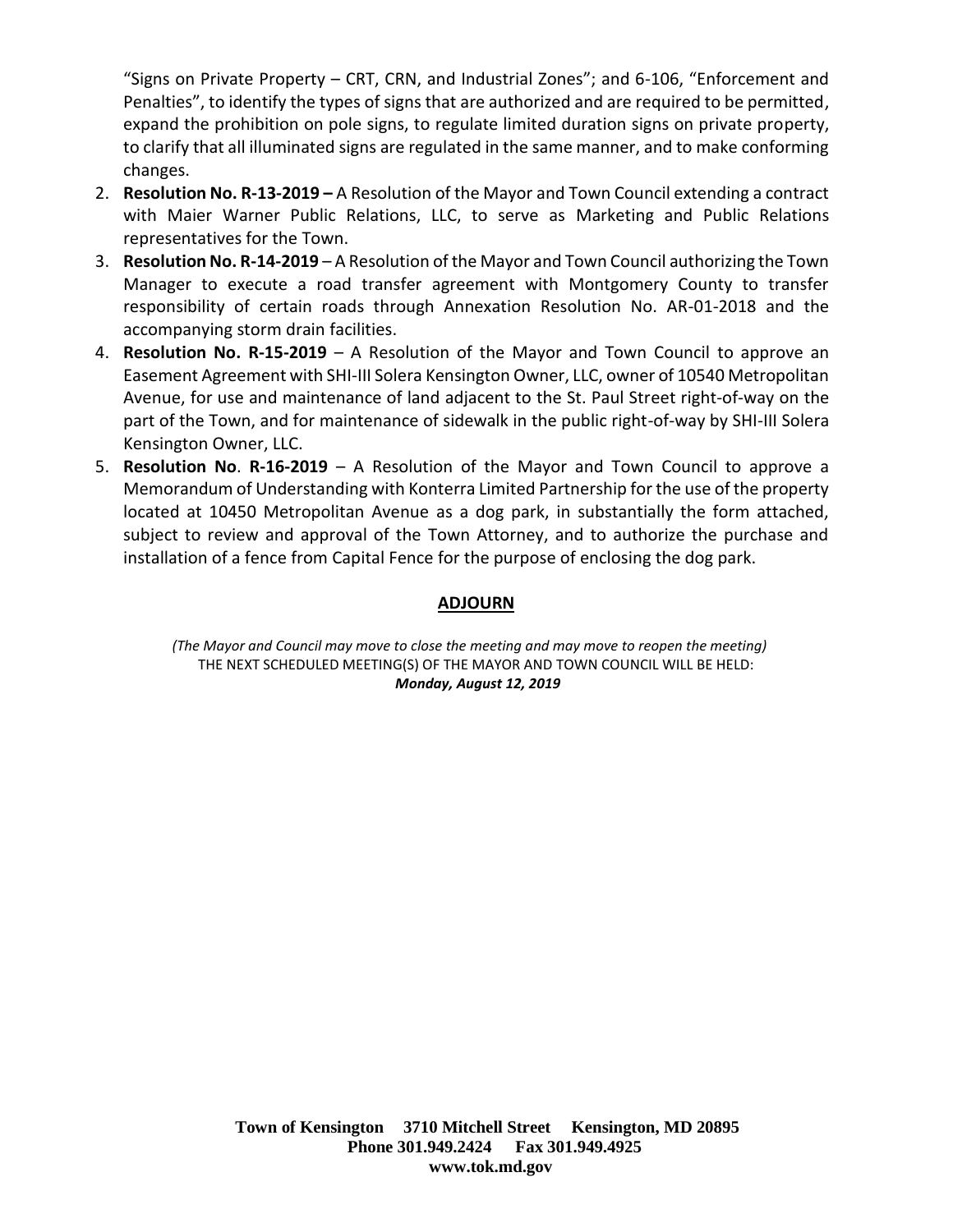**AN ORDINANCE OF THE MAYOR AND COUNCIL OF THE TOWN OF KENSINGTON AMENDING CHAPTER VI, ARTICLE I, "SIGNS AND SOLICITORS", SECTIONS 6-101, "SIGNS"; 6-102 "TOWN SIGN PERMIT REQUIRED"; 6-103, "SIGNS IN THE PUBLIC RIGHT OF WAY"; 6-104 "SIGNS ON PRIVATE PROPERTY – CRT, CRN AND INDUSTRIAL ZONES" AND 6-106, "ENFORCEMENT AND PENALTIES" TO IDENTIFYTHE TYPES OF SIGNS THAT ARE AUTHORIZED AND ARE REQUIRED TO BE PERMITTED, EXPAND THE PROHIBITION ON POLE SIGNS, TO REGULATE LIMITED DURATION SIGN ON PRIVATE PROPERTY, TO CLARIFY THAT ALL ILLUMINATED SIGNS ARE REGULATED IN THE SAME MANNER AND TO MAKE CONFORMING CHANGES.**

**WHEREAS**, pursuant to §5-201 *et seq.* of the Local Government Article, Annotated Code of Maryland, the Town of Kensington (hereinafter, the "Town") has the power to pass such ordinances as it deems necessary to protect the health, safety and welfare of the citizens of the municipality and to prevent and remove nuisances; and

**WHEREAS**, pursuant to the Land Use Article, Annotated Code of Maryland the Town is authorized to adopt additional or stricter commercial sign regulations than are otherwise imposed by the State, the Maryland National Capital Park and Planning Commission, or Montgomery County; and

**WHEREAS**, the Mayor and Council have determined that it is in the public interest and will promote the preservation, improvement and redevelopment of the Town's commercial areas to adopt certain sign regulations; and

**WHEREAS**, the Mayor and Council have determined that clarification with respect to Aframe and sandwich signs requirements, permitting requirements, and signs in the right of way, a reduction in the landscape requirement and a revision of the length of time that a limited duration sign may be posted in the right of way are appropriate and in the public interest.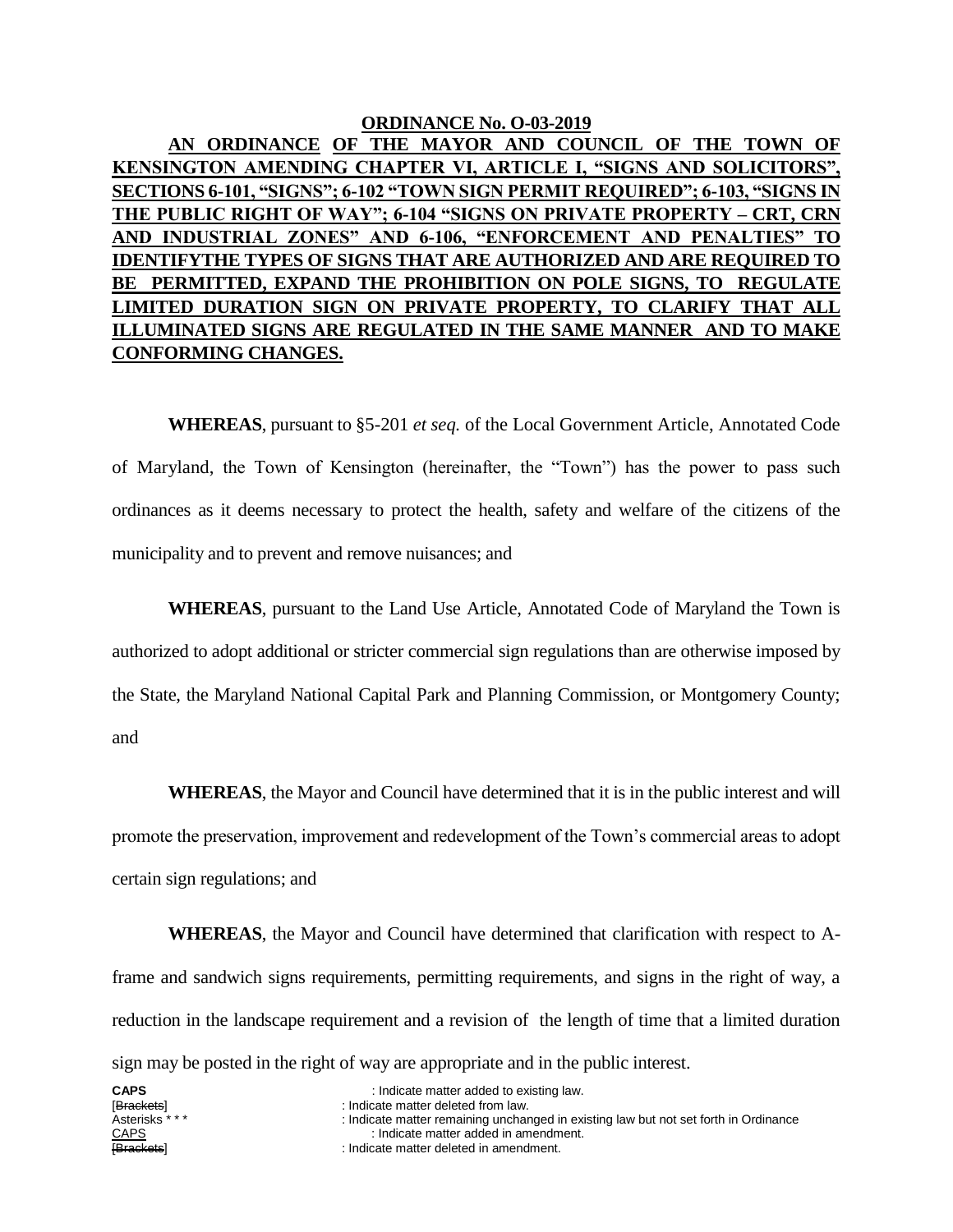## **Section 1**. **NOW THEREFORE, BE IT ORDAINED AND ENACTED**, by the Mayor

and Council of the Town of Kensington, Maryland that Chapter 6, "Signs" Article 1 "Signs and Solicitors", Section 6-101 "Signs" of the Code of the Town of Kensington be, and is hereby, repealed and re-enacted with amendments to read as follows:

Section 6-101. Signs

(a) The Town shall have the power to enforce, and incorporates by reference herein as if fully set forth, the provisions of Chapter 59, Article 59-6, Division 6.7 of the Montgomery County Code, as amended, entitled "Signs", except as otherwise provided herein. This Article is an exception to the general exemption from County law contained in Section 1- 202 of this Code.

(b) The purpose of Sections 6-101 through 6-106 of this Article is to regulate the location, size, placement and certain features of signs placed in the public right of way, and in commercial and industrial zoned properties. These regulations do not apply to signs in a residential zone, unless specifically stated. These regulations are intended to protect the public health, safety, comfort and welfare, to enable the public to locate goods, services and facilities without difficulty, danger or confusion, to prevent hazards to life and property, and to preserve and strengthen the character of the town and to protect property values.

(c) The following sections contain additional requirements that supplement portions of Chapter 59, Article 59-6, Division 6.7, of the Montgomery County Code and, in cases of conflict, shall supersede and take precedence over Chapter 59, Article 59-6, Division6.7, of the Montgomery County Code.

(D) ONLY SIGNS DEFINED AS PERMANENT OR LIMITED DURATION SIGNS ARE AUTHORIZED. TEMPORARY SIGNS ARE PROHIBITED. PERMANENT SIGNS ARE DEFINED AS A SIGN, REQUIRING A PERMIT FROM MONTGOMERY COUNTY, THAT IS CONSTRUCTED IN A MANNER AND OF MATERIALS THAT WILL WITHSTAND LONG-TERM DISPLAY AND IS INTENDED TO BE DISPLAYED FOR AN INDEFINITE PERIOD OF TIME. A LIMITED DURATION SIGN IS DEFINED AS A NON-PERMANENT SIGN THAT IS:

(1) DISPLAYED ON PRIVATE PROPERTY FOR MORE THAN 30 DAYS, BUT NOT INTENDED TO BE DISPLAYED FOR AN INDEFINITE PERIOD; OR

(2) WITHIN THE PUBLIC RIGHT-OF-WAY.

## **Section 2**. **BE IT FURTHER ORDAINED AND ENACTED** by the Mayor and Council of

the Town of Kensington that, Chapter 6, "Signs and Commercial Regulations" Article 1 "Signs and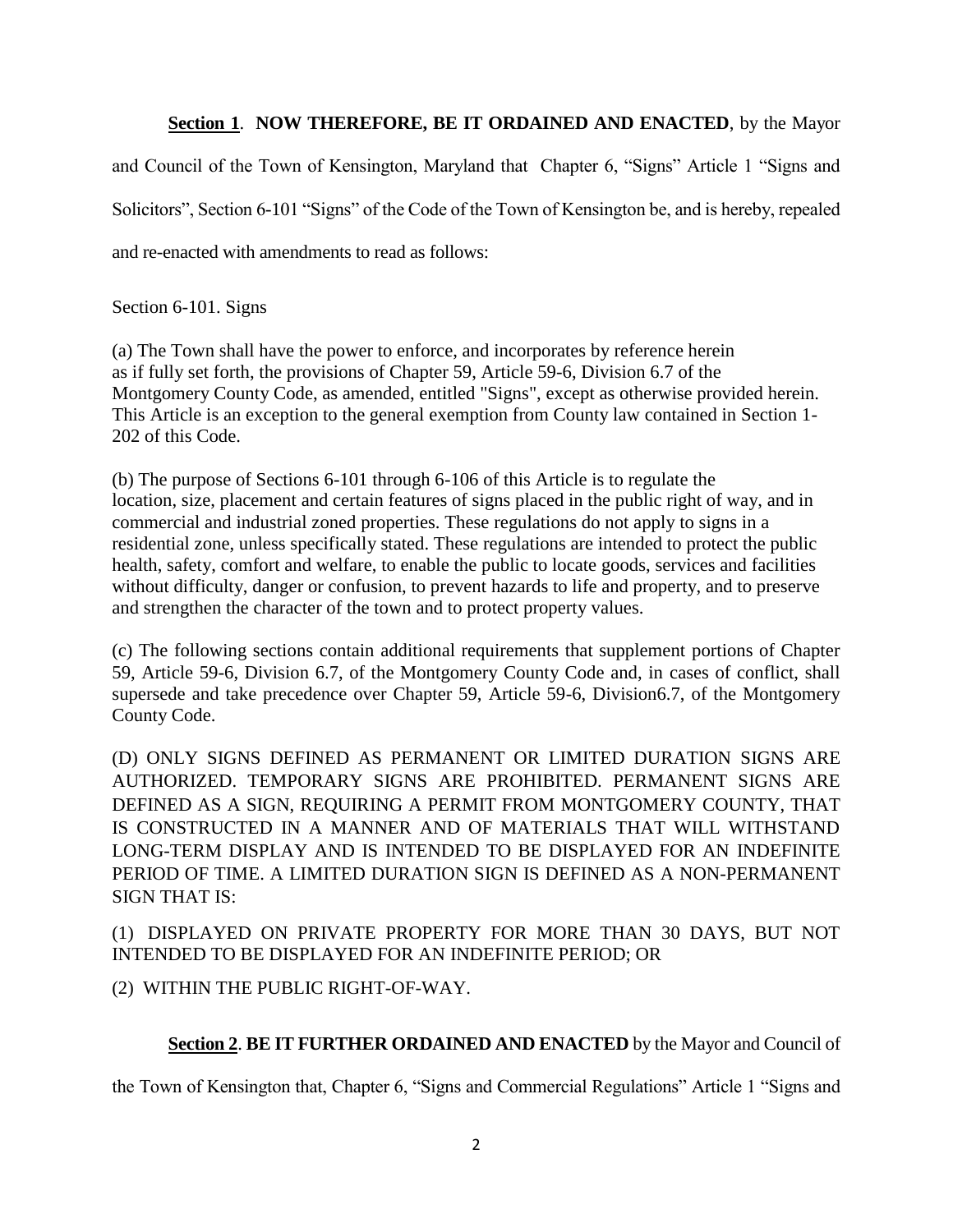Solicitors", Section 6-102 "Town Sign Permit Required" of the Code of the Town of Kensington be,

and is hereby, repealed and re-enacted with amendments to read as follows:

Section 6-102. Town Sign Permit Required – CRT, CRN and Industrial Zones

## (a) THE PERMITTING REQUIREMENTS OF THIS CHAPTER DO NOT EXEMPT ANY APPLICANT FROM OBTAINING PROPER PERMITS FROM MONTGOMERY COUNTY AS REQUIRED BY COUNTY LAW.

(b) It shall be unlawful to erect, construct, POST, MOUNT, locate, place or alter any permanent sign or part thereof, AND ANY LIMITED DURATION SIGN OR PART THEREOF [ or any A frame type sign or sandwich type sign], without first obtaining a sign permit from the Town. A permit application, together with a copy of plans and specifications for the work and any required fee, shall be filed with the Town Manager or designee, who shall issue a permit in accordance with the provisions of the Town code. THE PERMIT SHALL INCLUDE DATE OF ISSUANCE. By application for a sign permit, the applicant and owner give consent to the Town Manager or designee to enter onto the property to inspect any activity encompassed in the permit as often and at such times as deemed necessary during the course of the activity to ensure compliance with this chapter and other applicable law. Applicants must provide the Town with any information deemed necessary to process the permit.

## [(b) The permitting requirements of this Chapter do not exempt any applicant from obtaining proper permits from Montgomery County as required by County law.]

(c) Permit fees shall be set by resolution of the Council.

(d) The date of erection of any limited duration sign must be written in indelible ink on the lower right corner of the sign.

## **Section 3**. **BE IT FURTHER ORDAINED AND ENACTED** by the Mayor and Council of

the Town of Kensington that, Chapter 6, "Signs and Commercial Regulations" Article 1 "Signs and

Solicitors", Section 6-103 "Signs in the Public Right-of-Way" of the Code of the Town of Kensington

be, and is hereby, repealed and re-enacted with amendments to read as follows:

Section 6-103. Signs in the Public Right-of-Way.

(a) Except as otherwise provided herein, it shall be unlawful to display or post any sign in a public right of way under the Town's jurisdiction.

(b) It [shall be] IS unlawful to attach any otherwise lawful sign to utility poles, trees, fences or other signs in the public right of way.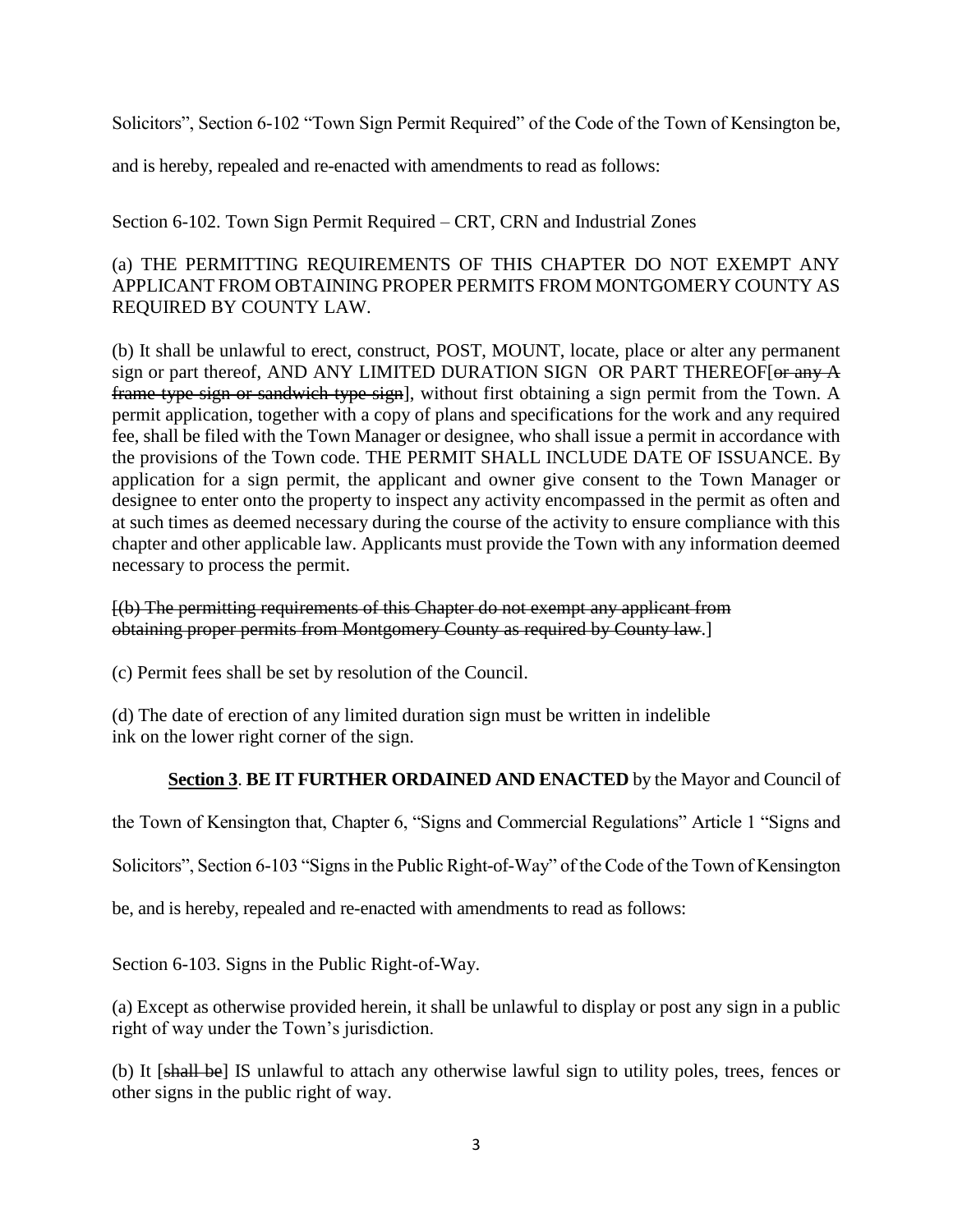(c) It shall be lawful to post or mount limited duration signs in the public right of way from 10:00 a.m. on Friday through 5:00 p.m. the following Sunday. NOTWITHSTANDING ANY OTHER PROVISION OF THIS SECTION, IT IS PROHIBITED AT ALL TIMES TO POST OR MOUNT ANY SIGN IN THE MEDIAN OF A PUBLIC RIGHT-OF-WAY. Signs authorized by this Section may not be installed or removed in a manner that will cause damage to the right of way. Authorized signs may not block or obstruct any permanent signage, [nor may they obstruct] OR pedestrian or vehicular traffic or sightlines.

(d) Any otherwise lawful sign required by law or regulation, and signs used by a government agency or utility company erected by, or on the order of, a public officer or utility official in the performance of official duties, such as controlling traffic, identifying streets, warning of danger, or providing information, is exempt from this section.

(e) All signs posted in violation of this section shall be considered a nuisance and are removable without notice by a public or governmental official at any time thereafter, unless said signs have been authorized to remain by the town government.

**Section 4**. **BE IT FURTHER ORDAINED AND ENACTED** by the Mayor and Council of the Town of Kensington that, Chapter 6, "Signs and Commercial Regulations" Article 1 "Signs and Solicitors", Section 6-104 "Signs on Private Property" of the Code of the Town of Kensington be, and is hereby, repealed and re-enacted with amendments to read as follows:

Section 6-104. Signs on Private Property – CRT, CRN and Industrial Zones

(a) Comprehensive Signage Plan Required – Before a permit may be issued under this Article for properties within the CRT, CRN and Industrial Zones, for properties occupied by more than one (1) business/tenant, a signage plan must be filed demonstrating that each sign for which a permit is requested is consistent and harmonious in terms of location, design, color, shape, size, style, material, and mounting with all other such signs on the property. Signs for individual businesses/tenants in a multi-tenanted building shall be placed only on the BUILDING LEVELS ACCESSIBLE ON THE EXTERIOR BY pedestrianS [levels of the building]. A signage plan for the entire property shall be submitted by the owner prior to the issuance of the first sign permit for the property and shall be updated to include all existing and proposed signs when any sign is installed, altered or replaced.

(b) Prohibited Signs - The following sign types are prohibited:

(1) Internally illuminated box signs with flat graphics and/or translucent face material are prohibited.

(2) Pole (freestanding) signs, except when  $\left[ \frac{4}{3} \right]$  located at retail shopping centers and grocery stores with greater than one hundred (100) parking places. Retail shopping centers and grocery stores will be allowed only one pole sign each; or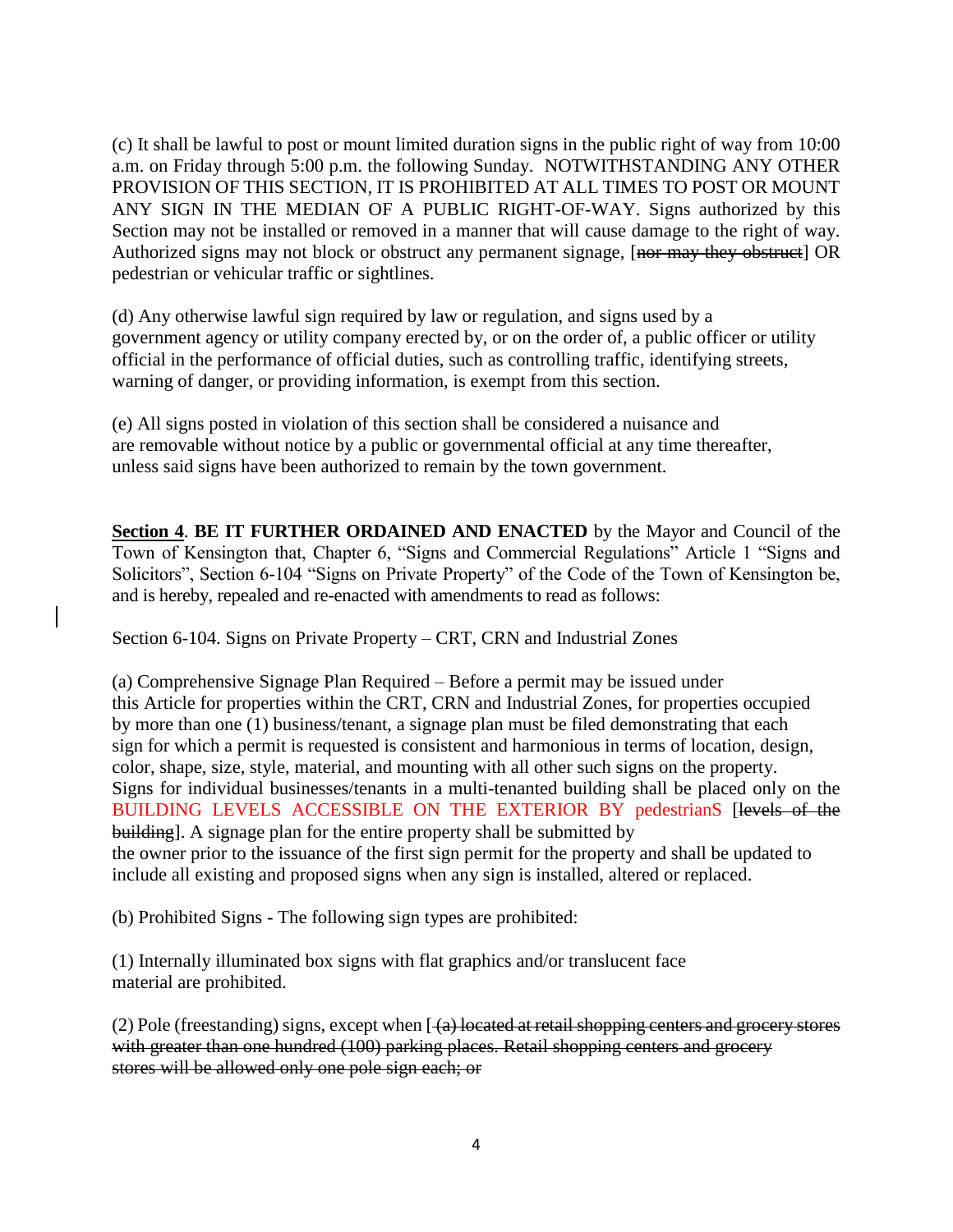(b)] located in the Kensington Historic District, when the Historic Preservation Commission has made a determination that the sign is an integral part of the environmental setting or is important to the historic character of the neighborhood. ANY POLE SIGN LAWFULLY EXISTING IMMEDIATELY PRIOR TO JULY 1, 2019, BUT WHICH DOES NOT CONFORM TO THE REQUIREMENTS AS NOW CONSTITUTED OR AS THEY MAY HEREAFTER BE AMENDED FROM TIME TO TIME, SHALL BE REMOVED OR MODIFIED TO COME INTO COMPLIANCE WITH THIS ARTICLE WITHIN FIVE (5) YEARS FROM JULY 1, 2019. THE TOWN MAY ELECT TO REQUIRE REMOVAL OF SIGNS ERECTED MORE THAN TWENTY YEARS PRIOR TO JULY 1, 2019 AT ANY TIME, UPON PAYMENT OF JUST COMPENSATION BASED ON THE DEPRECIATED VALUE OF THE SIGN.

(3) Internally illuminated signs (except as provided herein);

(4) Portable, MOVED BY THE WIND signs or, flashing or scrolling signs.

(5) Illuminated signs in the R-60 Zone.

(6) [A-frame type signs or sandwich signs unless they meet the following conditions:

(a) Can only be utilized during the hours of operation, on the site where the business is located, and must be removed at the close of business each day;

(b) Cannot exceed six (6) square feet per side, regardless of how connected or viewed;

(c) Cannot be placed in the public right-of way and must provide a clear unobstructed path for use by pedestrians to and from the establishment and must meet the Americans with Disabilities Act Requirements; and

(d) Must be constructed and anchored in a manner to achieve wind grade certification. Examples of acceptable A-frame signs are attached as Figure 1.

(e) Must be permitted by the Town as a limited duration sign.]

VEHICLES THAT ARE PRIMARILY USED AS AN APPARATUS OR SUPPORT FOR ADVERTISING, THAT ARE PARKED OR LOCATED ON PRIVATE PROPERTY IN SUCH A WAY AS TO BE VISIBLE FROM BEYOND THE PROPERTY LIMITS AND SERVE AS AN ADVERTISMENT OF A BUSINESS LOCATED AT THE PROPERTY.

(c) Ground freestanding signs – Ground freestanding signs measuring less than six (6) feet in height and fifty (50) square feet in area, and including a landscaped area at the base of the sign measuring a minimum of one square foot for each square foot of sign area, are permitted. Only one ground freestanding sign shall be permitted per recorded lot. Once installed, landscaping must be properly maintained IN ACCORDANCE WITH APPROVED PLANS.

(d) Illumination (External) - Exterior sign illumination shall be discrete, uniform, and compatible with the architecture of the structure. The light source shall only illuminate the sign and shall not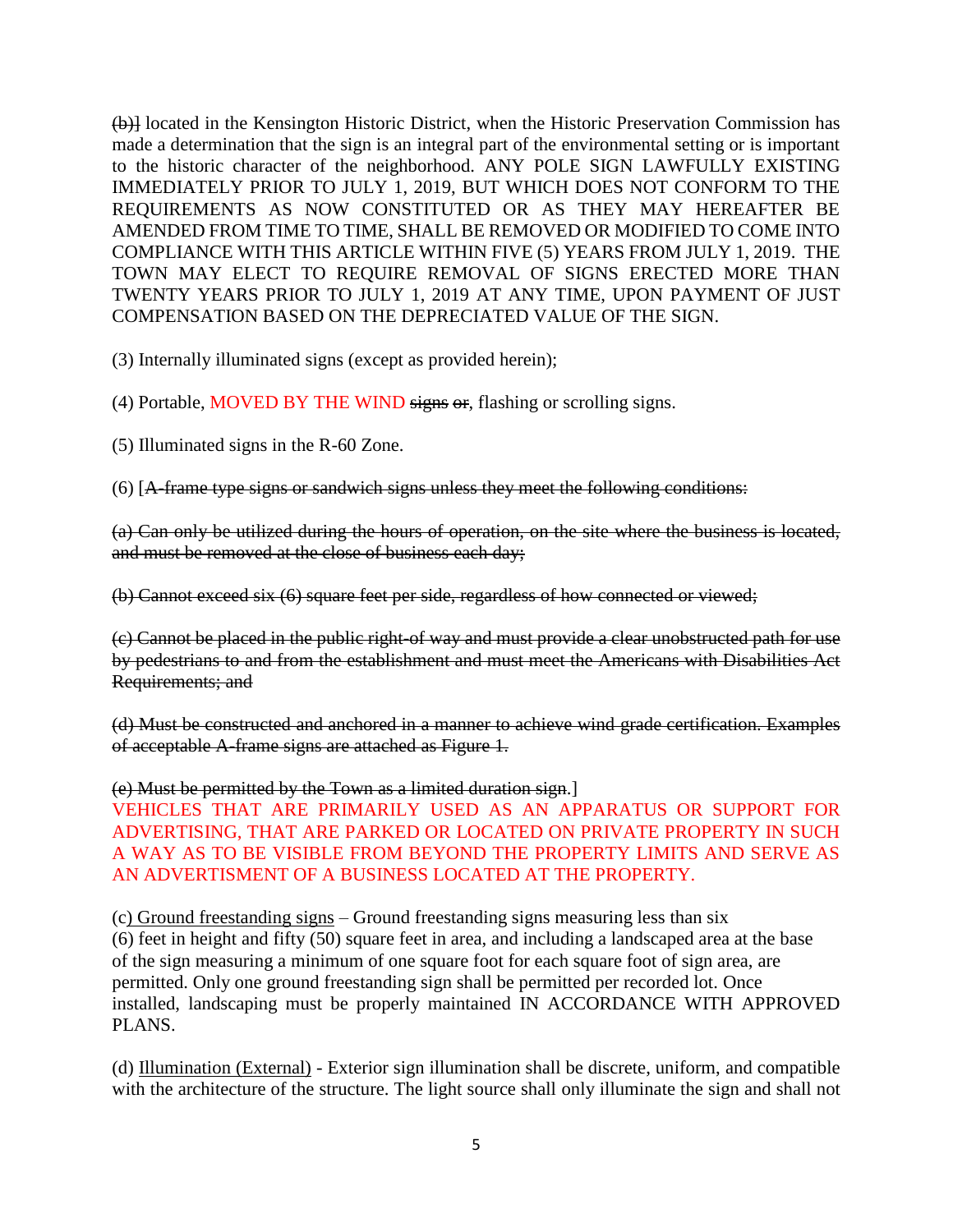glare, reflect, or shine onto public ways, streets, park areas, or residential properties. Sign illumination must use an enclosed lamp design or indirect lighting from a shielded source in a manner that prevents glare from beyond the property line. The light source shall be shielded or controlled in a manner so that it does not generally shine above or beyond the sign. EXCEPT IN THE CRT AND CRN ZONE, FOR properties abutting, contiguous or confronting, or within 150 feet of a residential property or use, all signage illumination light sources (including neon) must be turned off when the business is not open for public access or before 10:00 p.m. daily, whichever occurs first.

(e) Illumination (Internal) – Only internal, HALO, or backlit illumination signs composed of individually mounted channel letters, or in box signs with opaque face panels that utilize routed push-through or LED text or overlay translucent text material ARE PERMITTED. Individual letters shall be mounted directly to the building or on raceways or tracks attached to the building are permitted. INTERNAL SIGN ILLUMINATION SHALL BE DISCRETE, UNIFORM, AND COMPATIBLE WITH THE ARCHITECTURE OF THE STRUCTURE. THE LIGHT SOURCE SHALL ONLY ILLUMINATE THE SIGN AND SHALL NOT GLARE, REFLECT, OR SHINE ONTO PUBLIC WAYS, STREETS, PARK AREAS, OR RESIDENTIAL PROPERTIES. SIGN ILLUMINATION MUST USE AN ENCLOSED LAMP DESIGN OR INDIRECT LIGHTING FROM A SHIELDED SOURCE IN A MANNER THAT PREVENTS GLARE FROM BEYOND THE PROPERTY LINE. THE LIGHT SOURCE SHALL BE SHIELDED OR CONTROLLED IN A MANNER SO THAT IT DOES NOT GENERALLY SHINE ABOVE OR BEYOND THE SIGN. EXCEPT IN THE CRT AND CRN ZONE, FOR PROPERTIES ABUTTING, CONTIGUOUS OR CONFRONTING, OR WITHIN 150 FEET OF, A RESIDENTIAL PROPERTY OR USE, ALL SIGNAGE ILLUMINATION LIGHT SOURCES (INCLUDING NEON) MUST BE TURNED OFF WHEN THE BUSINESS IS NOT OPEN FOR PUBLIC ACCESS OR BEFORE 10:00 P.M. DAILY, WHICHEVER OCCURS FIRST.

(F) LIMITED DURATION SIGNS MAY BE PLACED ON PRIVATE PROPERTY FOR NOT MORE THAN SIXTY (60) DAYS IN ANY CALENDAR YEAR. ONE SIGN IS ALLOWED PER PERMIT, WITH A MAXIMUM OF THREE PERMITS AT ANY ONE TIME. MULTIPLE LIMITED DURATION SIGNS THAT ARE SIMILAR MAY NOT BE USED TO ENLARGE THIS TIME LIMITATION. MULTIPLE SIGNS THAT ARE SIMILAR MAY NOT RECEIVE A PERMIT FOR THE SAME LOCATION. THE MAXIMUM SIGN AREA OF EACH SIGN IS FIFTY (50) SQUARE FEET WITH A MAXIMUM TOTAL SIGN AREA OF ONE HUNDRED (100) SQUARE FEET.

(f) Allowable Signage Calculations – Signage calculations shall include exterior signage of all types including permitted neon signs. Symbols, letters and logos count towards total signage. Properties abutting or confronting residential property shall be limited to one (1) square foot of signage for each lineal foot of building frontage.

(g) Applicability – This section applies only to signs in the CRT, CRN and Industrial zones, except where specifically noted. All new commercial signage, repairs to existing signage, changes to sign text, tenancy changes, property ownership changes, business name changes, or use changes must comply with this Article. Whenever an existing sign is altered, it shall be modified to bring it into conformance with this chapter. Whenever any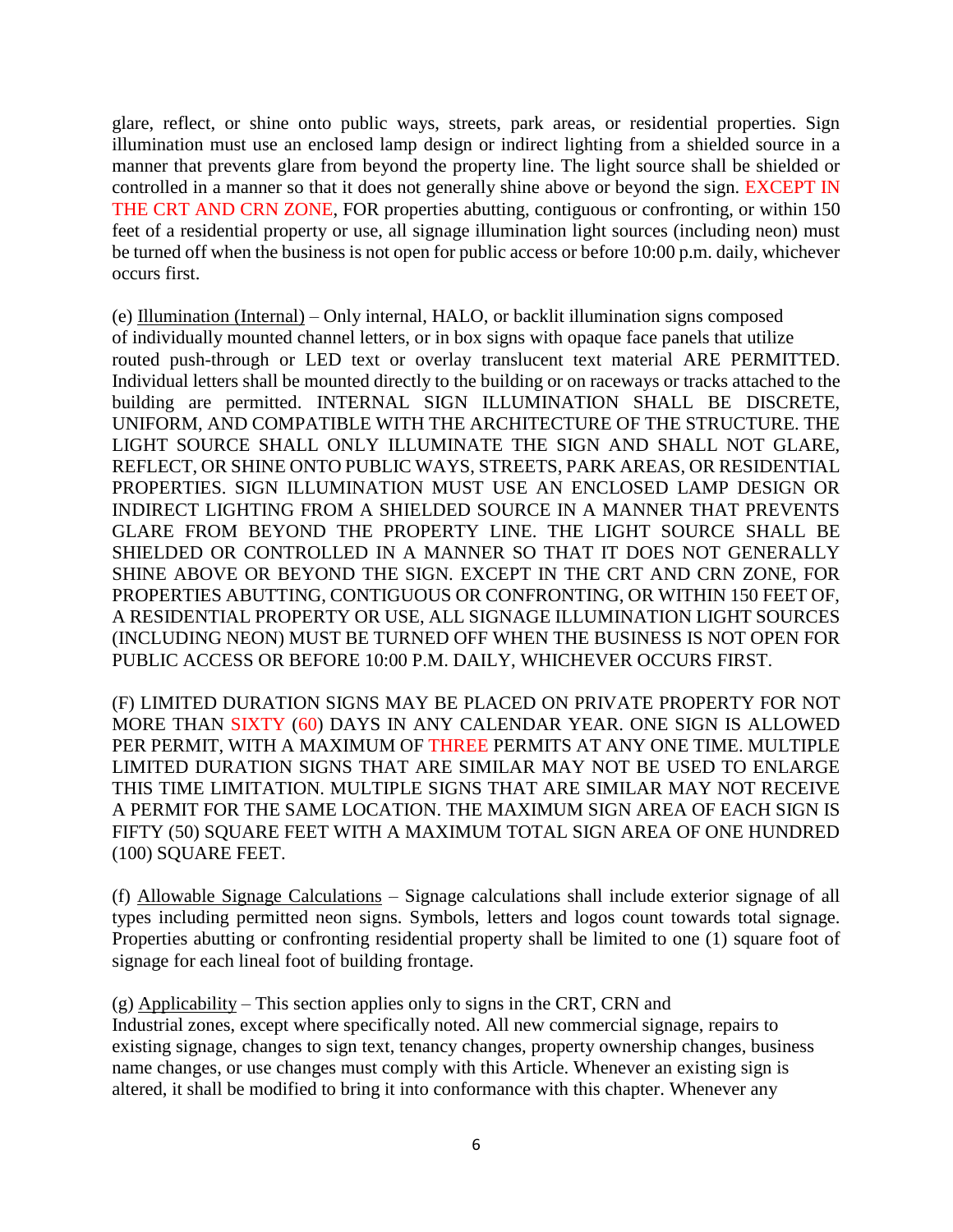existing business/tenant/owner erects a new or additional sign, all signs on the premises pertaining to that business/tenant/owner shall be modified to bring them into conformance with this chapter. Any pole sign lawfully existing immediately prior to September 1, 2009 that did not conform to the requirements of this section on that date shall be removed or modified to come into compliance with this article. Signs installed by the Town of Kensington or signs at fire stations and public libraries and schools, any sign required by law or regulation by a governmental agency or utility company erected by, or on the order of, a public officer or utility official in the performance of official duties, such as signs controlling traffic, identifying streets, warning of danger, or providing information, are exempt from This section, but not from the application of Chapter 59, Article 59-6, Division 6.7 of the Montgomery County Code.

(h) Additional Restrictions for Signs within the Historic Commercial District (Howard Avenue, Armory Avenue, Fawcett Street, St. Paul Street, and Montgomery Avenue) - The following types of signs are not permitted in the historic commercial district unless a variance is granted by the Council:

(1) Internally illuminated signs.

(2) Neon signs or neon decorations.

(i) Interior Window Coverage - The maximum total area of interior window signs shall not exceed twenty percent (20%) of the glass area for each side of the building.

(j) Permitted pole signs – Permitted pole signs shall include a landscaped area at the base of the sign measuring a minimum of one square foot for each square foot of sign area. Once installed, landscaping must be properly maintained.

(k) Variance Procedure - If a signage permit application is denied by the Town, an applicant may seek a Variance from this section within 15 days of the date of denial. A variance may not be granted for the erection, installation or maintenance of a sign prohibited by Section 6-104(b) OR MONTGOMERY COUNTY CHAPTER 59- 6, DIVISION 6.7. THE TOWN MAY ESTABLISH A DETAILED VARIANCE APPLICATION, CHECKLIST AND CHARGE FEES FOR THE CONSIDERATION OF VARIANCES REQUESTS. A variance may be granted when the Council finds that:

(1) strict application of the Town regulations would result in peculiar and unusual practical difficulties to, or exceptional or undue hardship upon, the owner of the property or owner of such sign;

(2) the variance is the minimum reasonably necessary to overcome any exceptional conditions; and

(3) the variance can be granted without substantial impairment of the intent, purpose, and integrity of this Article. A variance decision must be based on consideration of: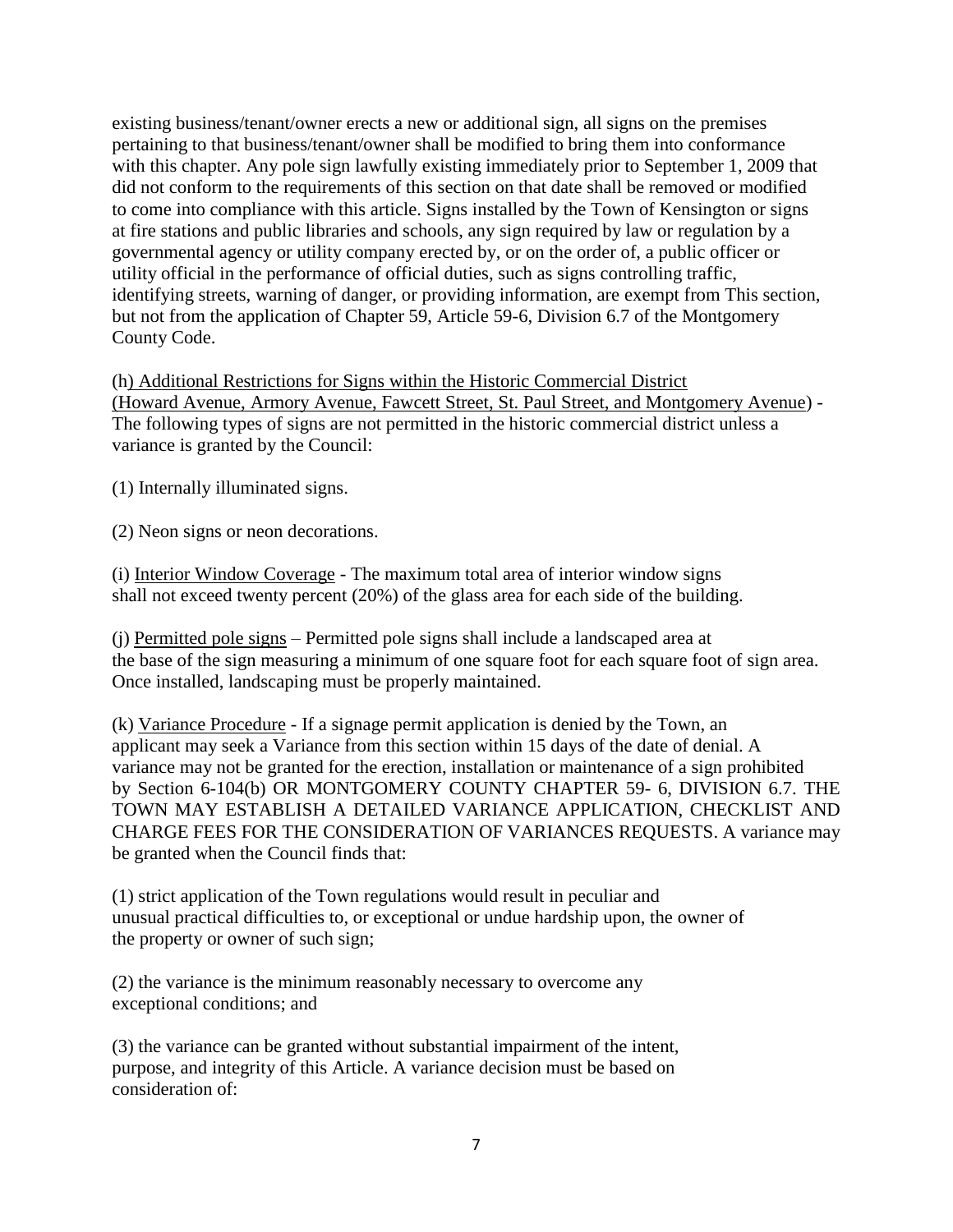(a) one or more of the following elements: size, shape, color, design elements, location or cost of the sign;

(b) the compatibility of the proposed sign with the surrounding property, the proximity of other signs, and the characteristics of the area; and

(c) confirmation that the property and all other signs on the property are in conformance with the Article.

(d) recommendation of the HPC if located in the Historic District and if requested by the Council or offered by the HPC.

(4) Contiguous, confronting and abutting owners must receive notice of the variance application prior to consideration by the Council.

(l) Conditions and Revocation - The Council may impose conditions and terms on a sign variance, and may revoke any previously granted sign variance when it determines:

(1) the applicant supplied inaccurate information to the Council, or

(2) the terms of the variance set by the Council have not been met or have been violated. [The Council may establish a detailed variance application, checklist and charge fees for the consideration of variances requests This provision shall not permit the Council to grant a variance allowing any sign prohibited under Montgomery County Chapter 59- 6, Division 6.7.]

## **Section 5**. **BE IT FURTHER ORDAINED AND ENACTED** by the Mayor and Council of

the Town of Kensington that, Chapter 6, "Signs and Commercial Regulations" Article 1 "Signs and

Solicitors", Section 6-106 "Enforcement and penalties" of the Code of the Town of Kensington be,

and is hereby, repealed and re-enacted with amendments to read as follows:

Section 6-106. Enforcement and Penalties.

(a) A violation of Section 6-103 shall be a Class F municipal infraction punishable pursuant to Section 10-303 of this Code. Written notice of violation shall be mailed by certified mail to the property owner and tenant occupant (if applicable). Any costs incurred in the removal of prohibited signs by the Town or its designee shall be assessed to the owner of the sign and may be collected as an ordinary debt or in the manner of taxes and shall be a lien on any property belonging to the owner within the Town. For violation assessment and cost reimbursement purposes, the owner shall be considered the individual(s) benefiting from the sign to be determined by phone number, name or address indicated on the sign. In the event the tenant occupant has vacated, the property owner shall be the responsible party.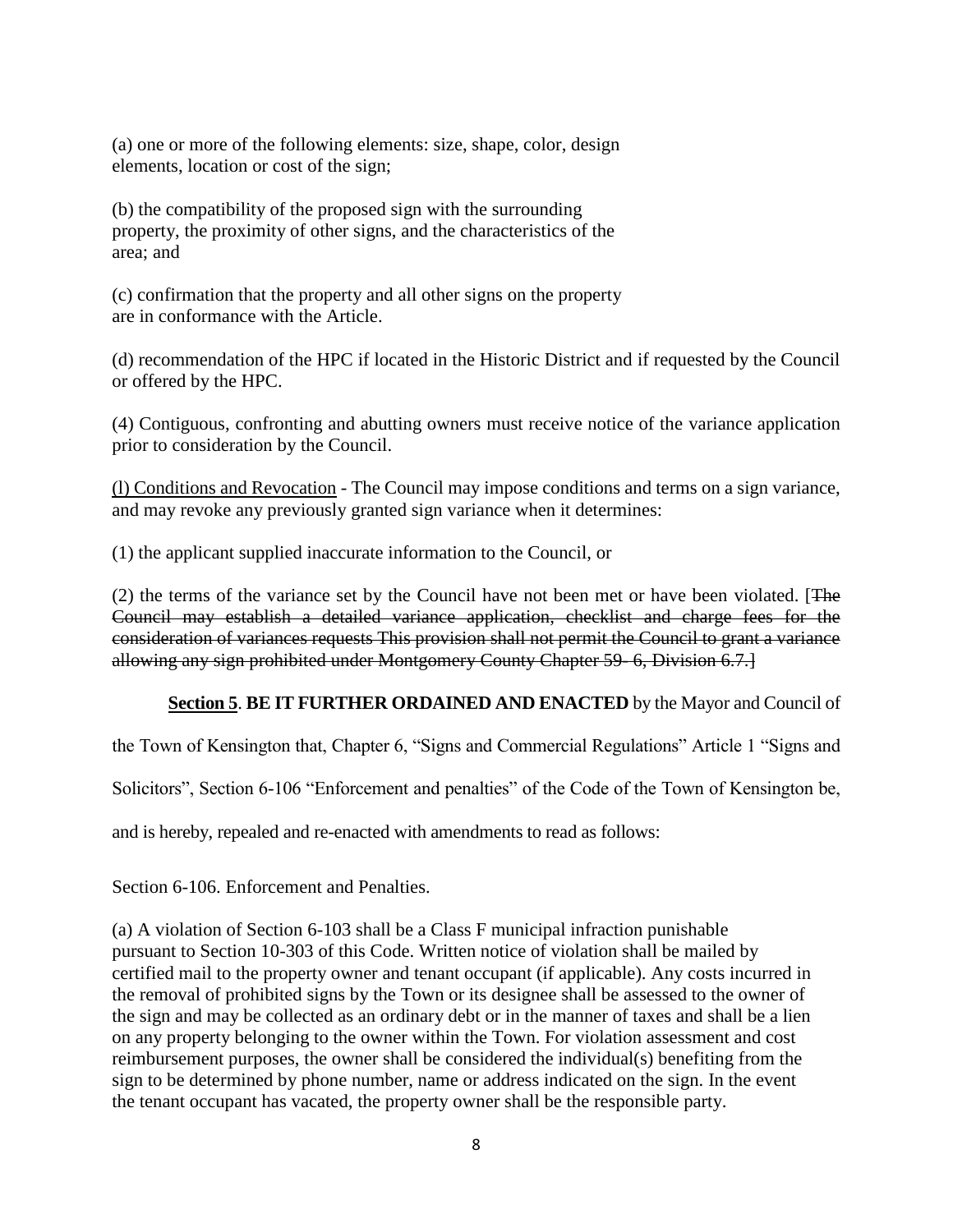(b) A violation of Section 6-102 and 6-104 shall be a Class E municipal infraction punishable pursuant to Section 10-303 of this Code.

#### **Section 6**. **BE IT FURTHER ORDAINED AND ENACTED** by the Mayor and Council of

the Town of Kensington that upon formal introduction of this proposed Ordinance, the Town Clerk shall distribute a copy to each Council member and shall maintain a reasonable number of copies in the office of the Town Clerk. The proposed ordinance or a fair summary thereof together with a notice setting out the time and place for a public hearing thereon and for its consideration by the Council, shall be:

- a. Posted at the town hall by the next business day;
- b. Posted on the official town website;
- c. Sent to those persons listed on the official town email list /mail subscription service; and
- d. Published once prior to the public hearing in the town newsletter or sent by substitute regular mail to newsletter circulation addresses.

The public hearing shall be held at least fifteen (15) days after introduction and may be held separately or in connection with a regular or special council meeting and may be adjourned from time to time. All persons interested shall have an opportunity to be heard. This Ordinance shall become effective on  $\Box$  provided that the ordinance or a fair summary thereof is:

- a. Posted at the town hall by the next business day for at least two (2) weeks;
- b. Posted on the official town website;
- c. Sent to those persons listed on the official town email list /mail subscription service; and
- d. Published once in the town newsletter.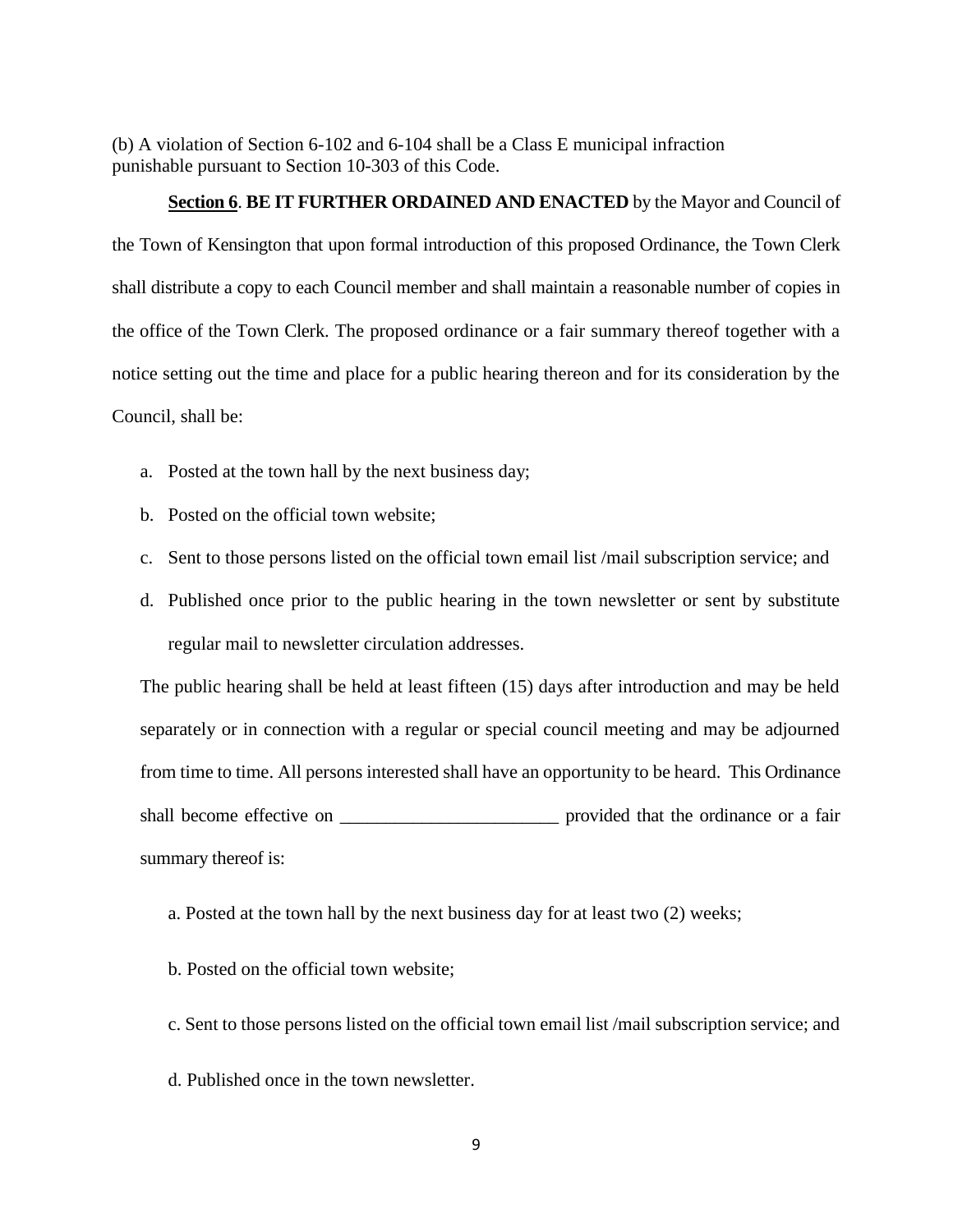**INTRODUCED** by the Mayor and Council of the Town of Kensington, Maryland at a public

meeting assembled on the \_\_\_\_\_\_ day of \_\_\_\_\_\_\_\_\_ 2019.

**ADOPTED** by the Mayor and Council of the Town of Kensington, Maryland at a public

meeting assembled on the \_\_\_\_\_ day of \_\_\_\_\_\_\_\_\_\_\_\_\_\_\_\_\_\_\_ 2019.

**EFFECTIVE** the \_\_\_\_\_ day of \_\_\_\_\_\_\_\_\_\_\_, 2019.

## **ATTEST: TOWN OF KENSINGTON**

By: \_\_\_\_\_\_\_\_\_\_\_\_\_\_\_\_\_\_\_\_\_\_\_\_\_\_\_\_\_ By: \_\_\_\_\_\_\_\_\_\_\_\_\_\_\_\_\_\_\_\_\_\_\_\_\_\_\_\_\_\_\_\_\_\_

Susan Engels, Clerk-Treasurer Tracey Furman, Mayor

## **APPROVED AS TO FORM:**

Suellen M. Ferguson, Town Attorney

\_\_\_\_\_\_\_\_\_\_\_\_\_\_\_\_\_\_\_\_\_\_\_\_\_\_\_\_\_\_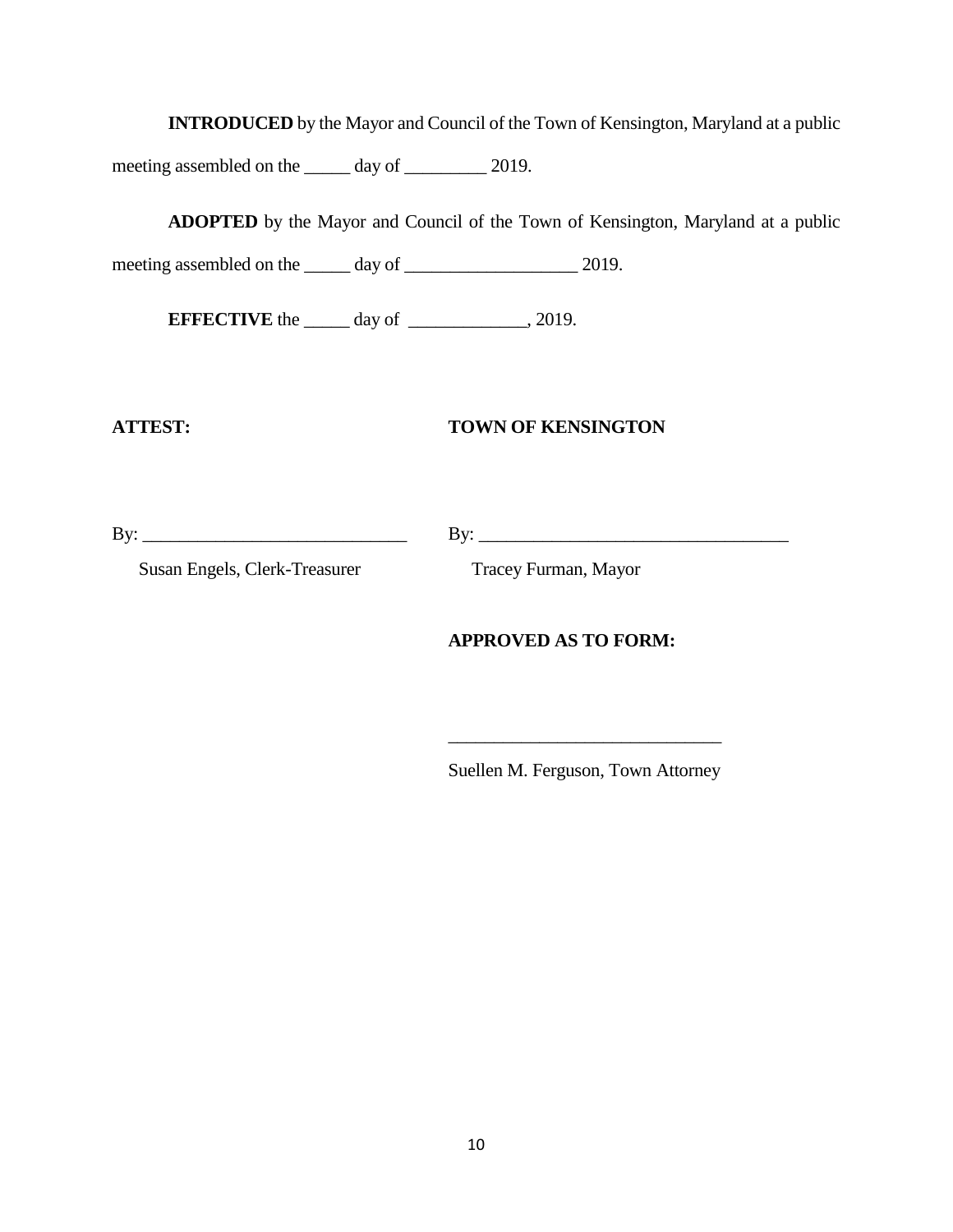## **RESOLUTION NO.\_R-13-2019\_**

## **A RESOLUTION OF THE MAYOR AND COUNCIL OF THE TOWN OF KENSINGTON EXTENDING A CONTRACT WITH MAIER WARNER PUBLIC RELATIONS, LLC TO SERVE AS MARKETING AND PUBLIC RELATIONS REPRESENTATIVES FOR THE TOWN**

**WHEREAS**, pursuant to Article 4 of the Town Code all purchases exceeding \$10,000 shall be approved by the Town Council, and all contracts exceeding \$30,000 shall be put out to bid; and

**WHEREAS,** the Town has previously contracted with Maier Warner Public Relations, LLC ("Maier Warner"), after a solicitation of proposals to perform marketing and public relation services; and

**WHEREAS**, the Council has determined pursuant to Section 2-404 of the Town Code that it is in the public interest to continue the services with Maier Warner through Fiscal Year 2019-2020 without a formal bid process at an annual fee of \$41,200 for services, for specific items, in accordance with the provisions of a contract in substantially the form attached and included as Attachment "A".

**NOW, THEREFORE, BE IT RESOLVED** by the Council of the Town of Kensington that an agreement with Maier Warner, in substantially the form attached, together with Attachment A entitled "Proposal for Town of Kensington 2019/2020 Explore Kensington Campaign" and attached hereto, at a not to exceed contract price of \$41,200, be and it is hereby approved for one year from July 1, 2019 through June 30, 2020. The Town Manager is authorized to sign the approved contract.

**THIS RESOLUTION WAS ADOPTED** by the Town Council of Kensington, in public meeting assembled, on this 8th day of July 2019.

Tracey C. Furman, Mayor

\_\_\_\_\_\_\_\_\_\_\_\_\_\_\_\_\_\_\_\_\_\_\_\_\_\_\_\_\_\_\_

This to certify that the foregoing Resolution was adopted by the Town Council in public meeting assembled on the 8th day of July 2019.

Susan Engels, Clerk-Treasurer

 $\_$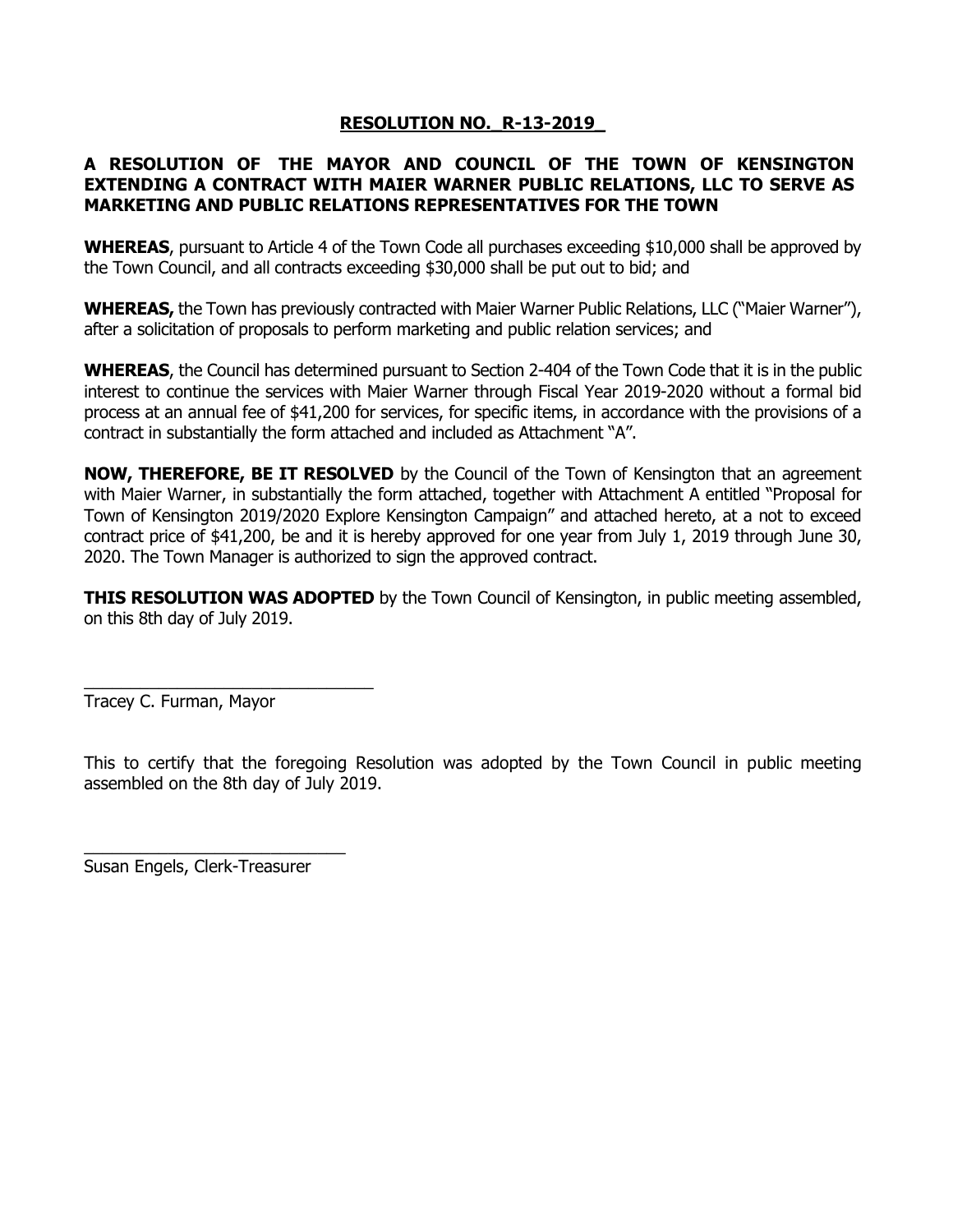

MARKETING . PUBLIC RELATIONS

# **APPENDIX "A" Fiscal Year 2019-20**

## **Proposal for Town of Kensington** *Explore Kensington Campaign*

June 14, 2019

# **OBJECTIVE**

- Continue to reinforce key attributes of Kensington as a charming town with amenities and attractions for dining, shopping and entertainment
- Continue to educate the broader public about Kensington
- Raise awareness to seek to maximize the Town's economic potential by attracting new business, development and redevelopment opportunities

# **RECOMMENDED STRATIEGES**

## **Media Relations**

- Develop story ideas that highlight Kensington
- Research opportunities where Kensington could be a part of broader stories
- Prepare and distribute press releases, as needed
- Maintain media kit (background, fact sheet, photos, testimonials, etc.)
- Monitor media hits

## **Digital Strategies**

## • **Website**

- $\circ$  Maintain website with businesses, news, farmers' market vendors, events, etc.
- o Utilize social media to drive traffic to site
- o Enhance the search optimization to the site
- **Social Media**
	- o Maintain the Explore Kensington Facebook page
	- o Maintain regular postings to site; 4-5 times each week
	- $\circ$  Continue to work with Town merchants to promote their business
	- $\circ$  Continue to identify opportunities to entice people to 'Like' this page
	- o Engage business community for content
	- o Research community happenings for additional content
	- o Regular visits for content collection
- **Eblast**
	- $\circ$  Continue to build a relevant email list
	- o Regular interaction with business community for information
	- $\circ$  Send out a regular eblasts promoting events and promotions; Two times per month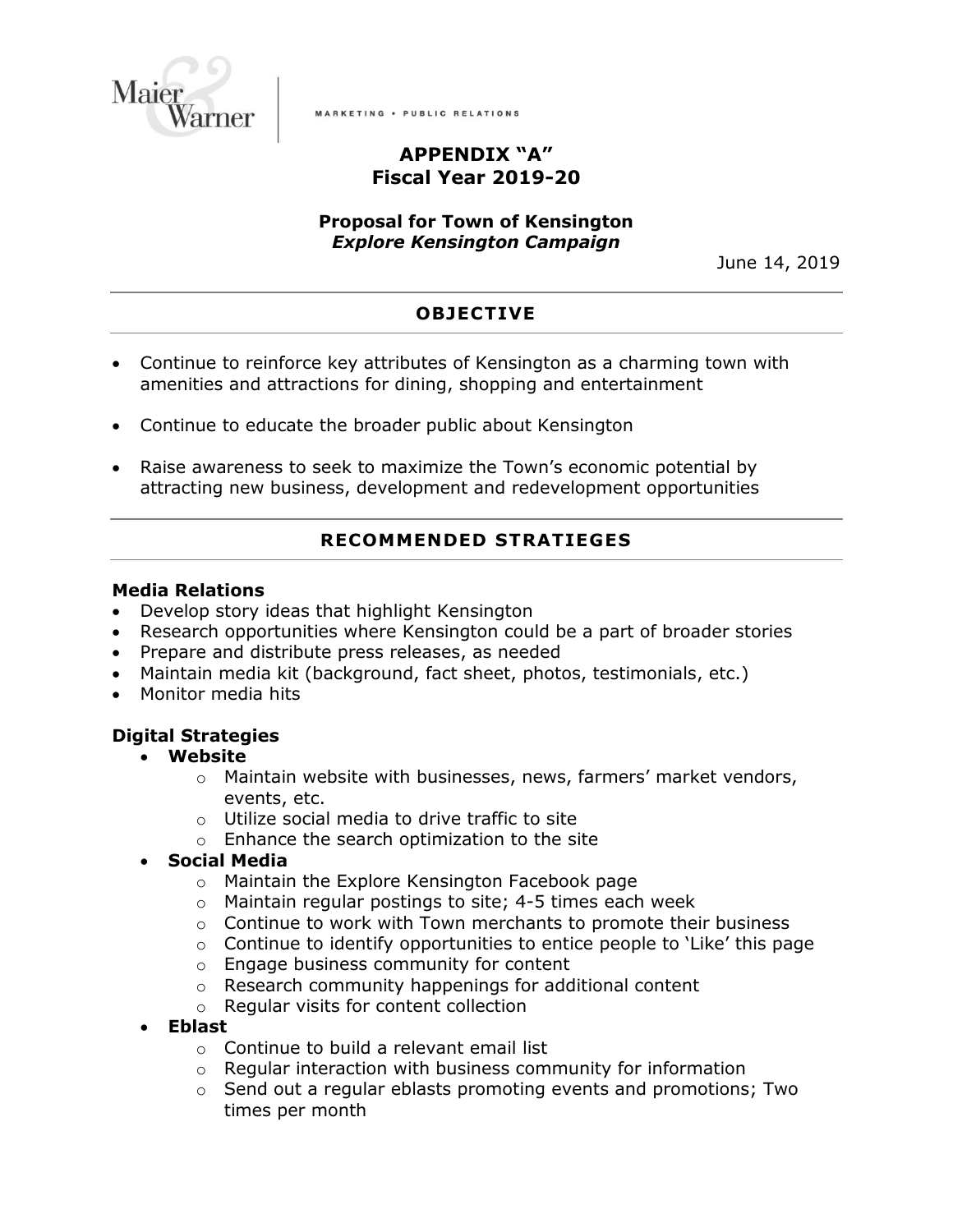

o Utilize eblasts to drive traffic to website and Facebook

## **TEAM**

Maier & Warner PR & Marketing is a group of seasoned professionals that has successfully developed and executed effective corporate marketing and public relations programs. The agency has excellent relationships with media and has produced award-winning brochures, websites and advertisements.

## **FEE AND BUDGET**

| Media relations, management fee, content<br>management for social media, meetings, copywriting,<br>research, design fees (eblast, website, evite), event | \$37,595 |
|----------------------------------------------------------------------------------------------------------------------------------------------------------|----------|
| planning and public relations<br>Website hosting/maintenance, programming                                                                                | \$3,500  |
| Facebook promotion                                                                                                                                       | \$1,200  |
|                                                                                                                                                          | \$41,200 |

# **CONCLUSION**

Thank you for the opportunity to provide you with this proposal. We are pleased to be considered for your marketing needs. With our skills, resources and experience, we are confident we can help you achieve your goals.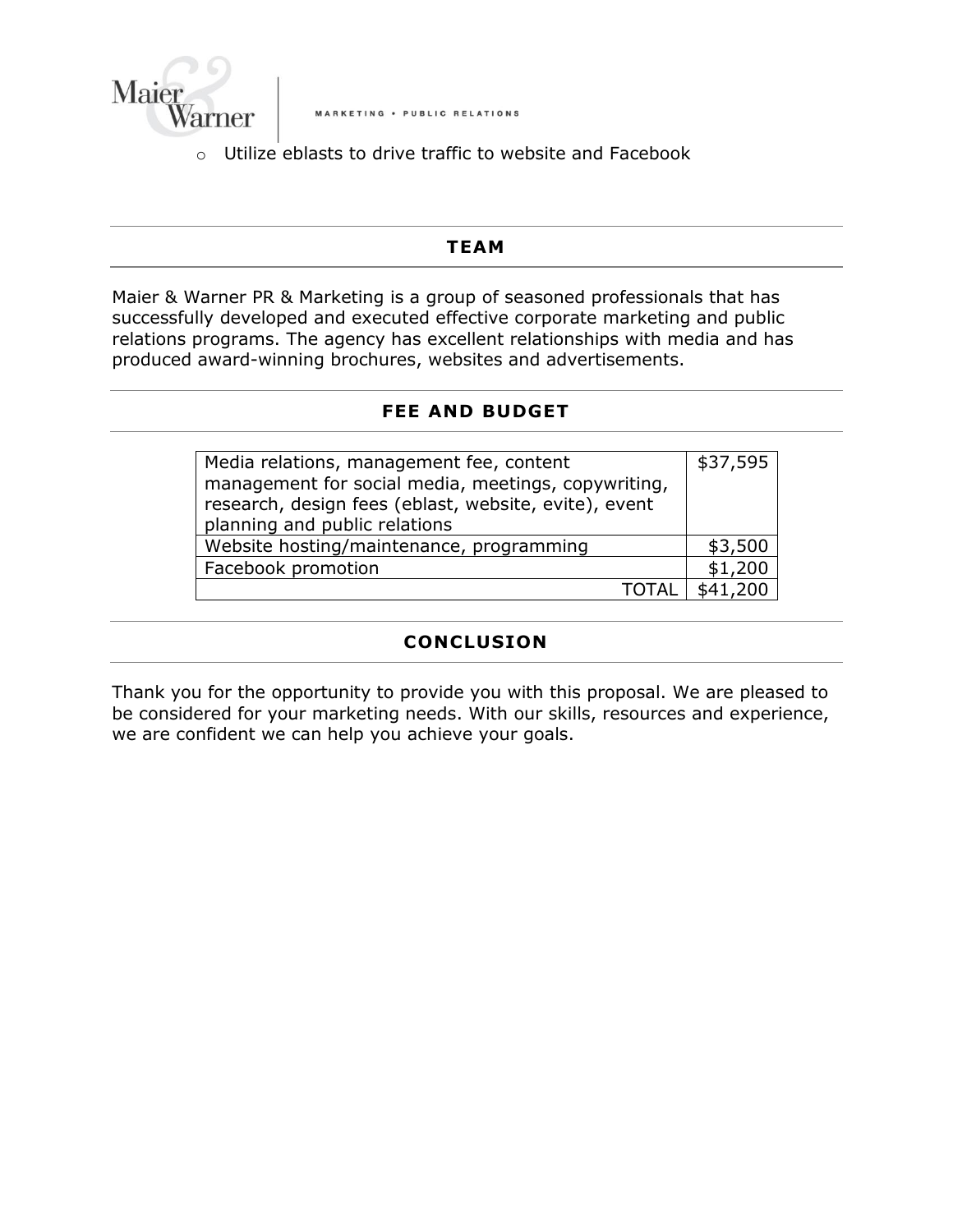## **CONTRACT FOR SERVICES**

**THIS CONTRACT**, is effective the 1st day of July, 2019, by and between the **TOWN OF KENSINGTON**, a municipal corporation organized and existing under the Laws of Maryland, hereinafter referred to as the **"Town,"**  and **Maier & Warner Public Relations, LLC**, hereinafter referred to as the **"CONTRACTOR".**

#### **WITNESSETH:**

WHEREAS, the Town desires to obtain professional public relations services to spur the revitalization of the Town, especially its business and development opportunities, while promoting appreciation and use of its historic structures, to raise awareness of the current opportunities in Kensington for shopping, dining, arts, special events and business development; to promote Kensington to spur future development as a destination for shoppers, diners, special events, business retailers and developers; and develop a strategy/plan to continue achieved goals of above; and

WHEREAS, the Town wishes to retain the services of a Contractor as an independent contractor to perform said services in accordance with the terms and conditions set forth herein:

NOW, THEREFORE, in consideration of the covenants and promises hereinafter set forth, the parties hereto agree as follows:

1. SCOPE OF SERVICE. The Contractor agrees to supply services described and be bound by the terms and conditions set forth in Proposal for Town of Kensington attached hereto and made a part hereof and identified as **Attachment "A"**, provided, however, that in the event any terms of the Scope of Work conflict with this Contract, the terms and conditions of this Contract shall prevail. Contractor shall perform the services described in this Contract in a timely, diligent, and professional manner in accordance with recognized standards of the applicable industry or profession. Contractor shall not present material, written or otherwise, to any third parties unless has previously approved by the Town of Kensington, of the content of such materials.

As part of the Scope of Service, Contractor shall:

- a. provide detailed monthly invoices reflecting work performed under the Contract,
- b. provide quarterly reports to the Mayor and Council describing of the Contractor's activities and suggestions,
- c. attend Revitalization Committee meetings.

2. COMPENSATION: The Contractor shall be paid the total sum of **\$41,200** for the basic services under this contract, as described in Attachment "A" payable in equal monthly installments over a twelve month period. Further, Contractor shall be paid for specific items, as referenced in Attachment A, when the service is rendered. The not to exceed total contract price is **\$41,200.** Payment shall be made within thirty (30) days of receipt of an invoice. Any work to be performed by Contractor or its subcontractors that is not within the scope of work of this contract and would be separately billed must be approved in advance by the Town.

3. TIME FOR PERFORMANCE: The work shall be performed in an ongoing, as appropriate basis, as determined by the agreement of the parties.

4. CONTRACT TERM. The term of the contract is **July 1, 2019 through June 30, 2020**

5. TIME OF ESSENCE. The Contractor acknowledges that time is of the essence in providing the services under this Contract.

6. INVOICES. Requisitions for payment shall include a complete description of the services rendered by the Contractor, providing the dates services were rendered, and a description of services rendered.

7. INDEPENDENT CONTRACTOR. The Contractor shall perform this Contract as an independent contractor and shall not be considered an employee or agent of the Town, nor shall any of the Contractor's employees or employees, agents be subagents of the Town.

8. EQUAL EMPLOYMENT OPPORTUNITY. During the performance of this Contract the Contractor agrees that it will comply with all applicable federal, state, and local laws relating to discrimination in employment.

9. REVIEW BY TOWN. The Contractor agrees that the work and records covered by this Contract will be subject to review, at all times, by representatives of the Town, including but not limited to expense records.

10. DOCUMENTS, ETC. All finished or unfinished documents, data, studies, surveys, drawings, maps, models, photographs, letters and reports prepared by the Contractor or its subcontractors shall become the property of the Town. Contractor acknowledges and agrees that any materials, written or otherwise, produced or created by or on behalf of Contractor in connection with this Agreement, including those in electronic form, shall be considered "work for hire" and shall become and remain the property of the Town of Kensington upon payment of Contractor's fee under this Agreement for such materials.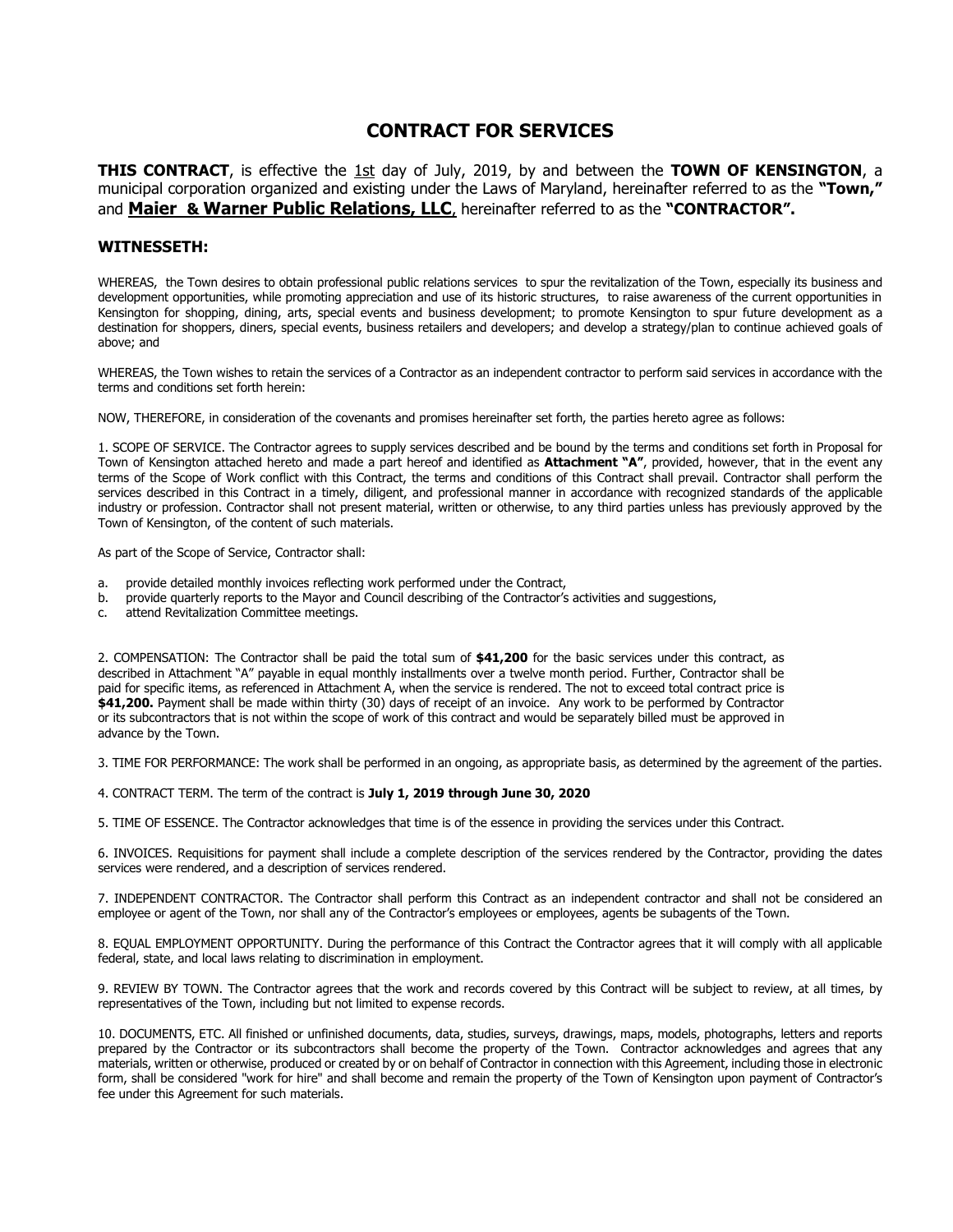11. CONFIDENTIALITY: In connection with the provision of services described herein, the Town of Kensington may provide to Maier & Warner, and its employees and advisors, certain Confidential Information (as defined below) relating the Town of Kensington's business operations. In consideration of this Agreement, Contractor, for itself and on behalf of its employees and agents, hereby covenants and agrees as follows:

a. "Confidential Information" as used in this Agreement will mean any and all information disclosed by the Town to Contractor whether or not it is marked or otherwise identified orally or in writing by the Town as confidential or proprietary.

b. Confidential Information and other materials furnished to Contractor by the Town will remain the property of the Town. Contractor will promptly return all documents and other tangible material or medium containing or representing such Confidential Information upon the expiration of the term of this Agreement.

12. INDEMNIFICATION. The Contractor shall indemnify and save harmless the Town, its representatives, agents, and employees, from all suits, actions, liability, damages, expenses (including, but not limited to court costs and attorneys' fees), and demand for personal injury or property damage, and other expenses or losses suffered or arising out of or caused by any negligent or intentional act or omission, or failure to perform, of the Contractor, or the Contractor's, employees, servants, agents, or permitted subcontractors. So much of the monies due or to be become due to the Contractor under the Contract shall be retained by the Town in such amount as may be considered necessary by the Town until such suits or claims for damages have been settled or otherwise disposed of and satisfactory evidence to that effect has been furnished to the Town.

Subject to and without waiving common law and other governmental immunities and the provisions §5-301 et seq., Local Government Tort Claims Act, Courts and Judicial Proceedings Article, Annotated Code of Maryland, the Town agrees to indemnify and hold harmless Contractor from and against all losses, claims, damages, expenses or liabilities which it may incur based on information, representation, reports or data furnished to Contractor by the Town, to the extent that such material is furnished, prepared, approved and/or used by Contractor at the direction of or as approved by the Town.

13. TERMINATION FOR CONVENIENCE. The Town may terminate this Contract for convenience by giving written notice to the Contractor of such termination and specifying the effective date thereof, at least five (5) days before the effective date of such termination. If the Contract is terminated by the Town as provided in this section, the Contractor will be paid an amount which bears the same ratio to the total compensation as the services actually performed bear to the total services of the Contractor covered by this Contract, less payments of compensation previously made.

14. TERMINATION FOR CAUSE. If, through any cause, the Contractor fails to fulfill in a timely and proper manner its obligations under this Contract, or if the Contractor violates any of the covenants, agreements, or stipulations of this Contract, the Town shall thereupon have the right to terminate this Contract by giving written notice to the Contractor of such termination and specifying the effective date thereof, at least five (5) days before the effective date of such termination. Notwithstanding the above, the Contractor shall not be relieved of liability to the Town for damages sustained by the Town by virtue of any breach of this Contract by the Contractor, and the Town may withhold any payments for the purpose of setoff until such time as the exact amount of damages due the Town from the Contractor is determined.

15. COMPLIANCE WITH LAWS. The Contractor shall observe and comply with all federal, state, county and local laws, ordinances and regulations that affect the work to be done herein, and shall indemnify and hold harmless the Town, and all of its representatives, agents, and employees against any claim or liability from or based on the violation of any such law, ordinance, or regulation, whether by the Contractor, the Contractor's employees, agents, or permitted subcontractors, and their employees and agents. Notwithstanding the foregoing, in the event that the Contractor determines that a conflict exists between any applicable law, ordinance, and/or regulation, the Contractor will so advise the Town and the Town will decide which law, ordinance, and/or regulation shall be followed. The Contractor will be responsible for obtaining and maintaining any and all required registrations and licenses pertaining to performance of services under this Contract.

16. SUBCONTRACTING. None of the services covered by this Contract shall be subcontracted without the prior written consent of the Town. Any request for consent to subcontract any portion of the work shall include: 1) a description of the items to be subcontracted; 2) all subcontractor names, addresses and telephone numbers; and 3) the qualifications of the subcontractor. If the Town consents to subcontracting, the Contractor shall be fully responsible to the Town for the negligent act, error, or omission, intentional wrongful act, intentional misconduct, or failure to perform of the subcontractors, and of persons either directly or indirectly employed by them, as it is for the negligent and intentional acts and omissions of persons directly employed by the Contractor. There shall be no contractual relationship between the Town and any subcontractor. The Contractor will require all subcontractors to have in effect at all times insurance coverage for negligent acts, errors, and omissions of subcontractors and their employees and the Town shall be named as an insured party.

17. SUCCESSORS AND ASSIGNS. This Contract shall be binding and inure to the benefit of all successors and permitted assigns of the parties hereto. Notwithstanding the foregoing, the Contractor shall not assign or transfer any interest in this Contract without the prior written approval of the Town which may be withheld in the Town's sole and absolute discretion.

18. CONFLICTS OF INTEREST. The Contractor covenants that it has presently no interest and shall not acquire any interest, direct or indirect, which would conflict in any manner or degree with the performance or services required to be performed under this Contract. The Contractor further covenants that in the performance of this Contract, no person having any such interest thereof, shall be employed during the terms of this contract.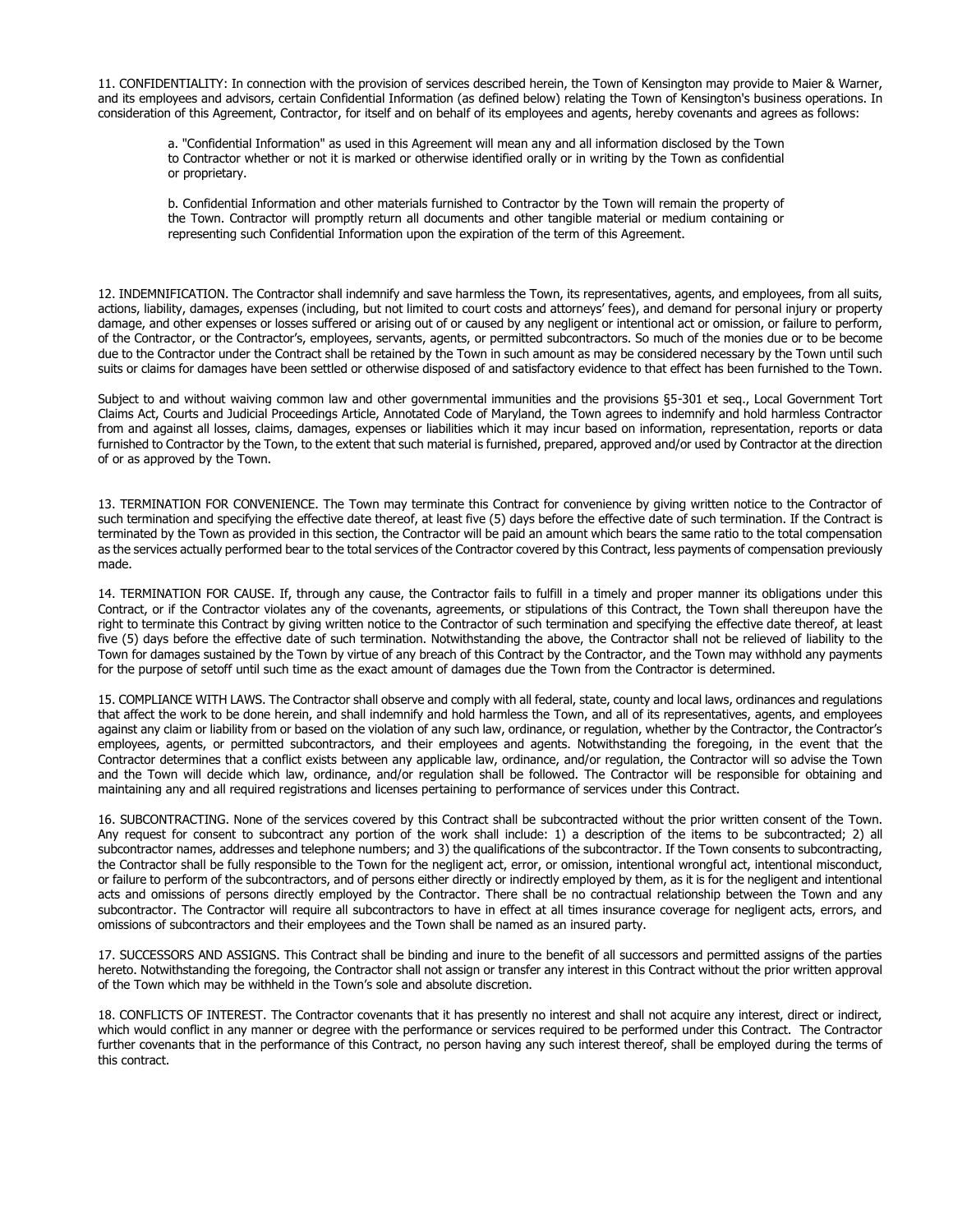19. CAPACITY TO PERFORM. The Contractor, by executing this Contract, represents that all equipment necessary for providing the described services is in working order, that materials needed are now in stock or will be available so as not to delay timely performance, and that all personnel needed are available or will be available by the date work is to commence.

20. INSURANCE. The Contractor shall carry adequate worker's compensation coverage for all employees performing work under this Contract. The Contractor shall carry and maintain general liability and automobile liability coverage of at least \$500,000 per occurrence and \$500,000 in the aggregate for bodily injury, and \$250,000 per occurrence and \$250,000 in the aggregate for property damage, and shall provide to the Town certificates of insurance evidencing the same. The Contractor shall also provide proof of professional liability insurance in the amount of \$1,000,000 per occurrence and \$2,000,000 in the aggregate and shall provide to the Town certificates of insurance evidencing the same.

21. ACCURATE INFORMATION, ACCOUNTING, RECORDS AND AUDIT. The Contractor certifies that all information that will be provided to the Town is true and correct and can be relied upon by the Town in awarding, modifying, accepting services, making payments, or taking any other action with respect to this Contract. Any false or misleading information is a ground for the Town to terminate this Contract and to pursue any other appropriate remedy. The Contractor certifies that its accounting system conforms with generally accepted accounting principles, is sufficient to comply with the Contract's budgetary and financial obligations and is sufficient to produce reliable financial information.

Contractor recognizes that the Town, as a Maryland municipal corporation, is required to respond to Maryland Public Information Act requests. Contractor agrees to cooperate with the Town in providing Town documents and content in possession of the Contractor.

22. TERMS AND CONDITIONS. The terms and conditions of this document govern in event of a conflict with any terms of the Contractor's proposal, and are not subject to change by reasons of written or oral statements by the Contractor unless the same are accepted in writing. Words and abbreviations which have well known technical or trade meanings are used in accordance with such meanings.

23. INTERPRETATION. Any questions concerning conditions and specifications shall be directed in writing to the Town Manager or other official designated by the Town. No interpretation shall be considered binding unless provided in writing by the Town Manager or other authorized official of the Town. The execution of this Contract shall be prima facie evidence that the Contractor thoroughly understands the terms of this Contract.

24. AUTHORITY OF THE TOWN MANAGER IN DISPUTES. Any dispute concerning a question of fact arising under this Contract shall be decided by the Town Manager who shall notify the Contractor in writing of his determination. The Contractor shall be afforded the opportunity to be heard and offer evidence in support of its claim. Pending final decision of the dispute herein, the Contractor shall proceed diligently with performance under this Contract.

25. ERRORS. The Contractor shall take no advantage of any error or omission in the specifications. This Contract shall not be construed against either party by virtue of the fact that such party or its agent authored all or any part hereof.

26. NO LIMITATION OF LIABILITY. The mention of any specific duty or liability of the Contractor in any part of this Contract shall not be construed as a limitation or restriction upon any general liability or duty imposed upon the Contractor.

27. GOVERNING LAW. This Contract is executed in the State of Maryland and shall be governed by Maryland law without regard to its conflict of law provisions. The Contractor, by execution of this Contract, consents to the jurisdiction of the Maryland courts with respect to any dispute arising out of this Contract and further consents to venue in Montgomery County, Maryland.

28. MODIFICATION. This Contract may be modified only by written instrument signed by both parties hereto.

29. NOTICES. Written notice shall be deemed to have been duly served if delivered in person to the individual or member of the firm or to any officer of the corporation for whom it was intended if delivered or sent by registered or certified mail to the last address known. All notices required or permitted under this Contract shall be in writing and shall be deemed delivered when delivered in person or deposited in the United States mail, postage prepaid to the following:

#### **TO TOWN: Town of Kensington 3710 Mitchell Street Kensington, Maryland 20895**

#### **TO CONTRACTOR: Maier Warner Public Relations 90 Church Street Rockville, Maryland 20850**

30. ENTIRE CONTRACT. This Contract, including the exhibits attached hereto, constitutes the entire Contract between the Town and the Contractor, and the parties shall not be bound by any prior negotiations, representations or promises, not contained herein.

31. SEVERABILITY: If any provision of this Contract shall be held to be invalid or unenforceable for any reason, the remaining provisions shall continue to be valid and enforceable. If a court finds that any provision of this Contract is invalid or unenforceable, but that by limiting such provision it would become valid and enforceable, then such provision shall be deemed to be written, construed, and enforced as so limited.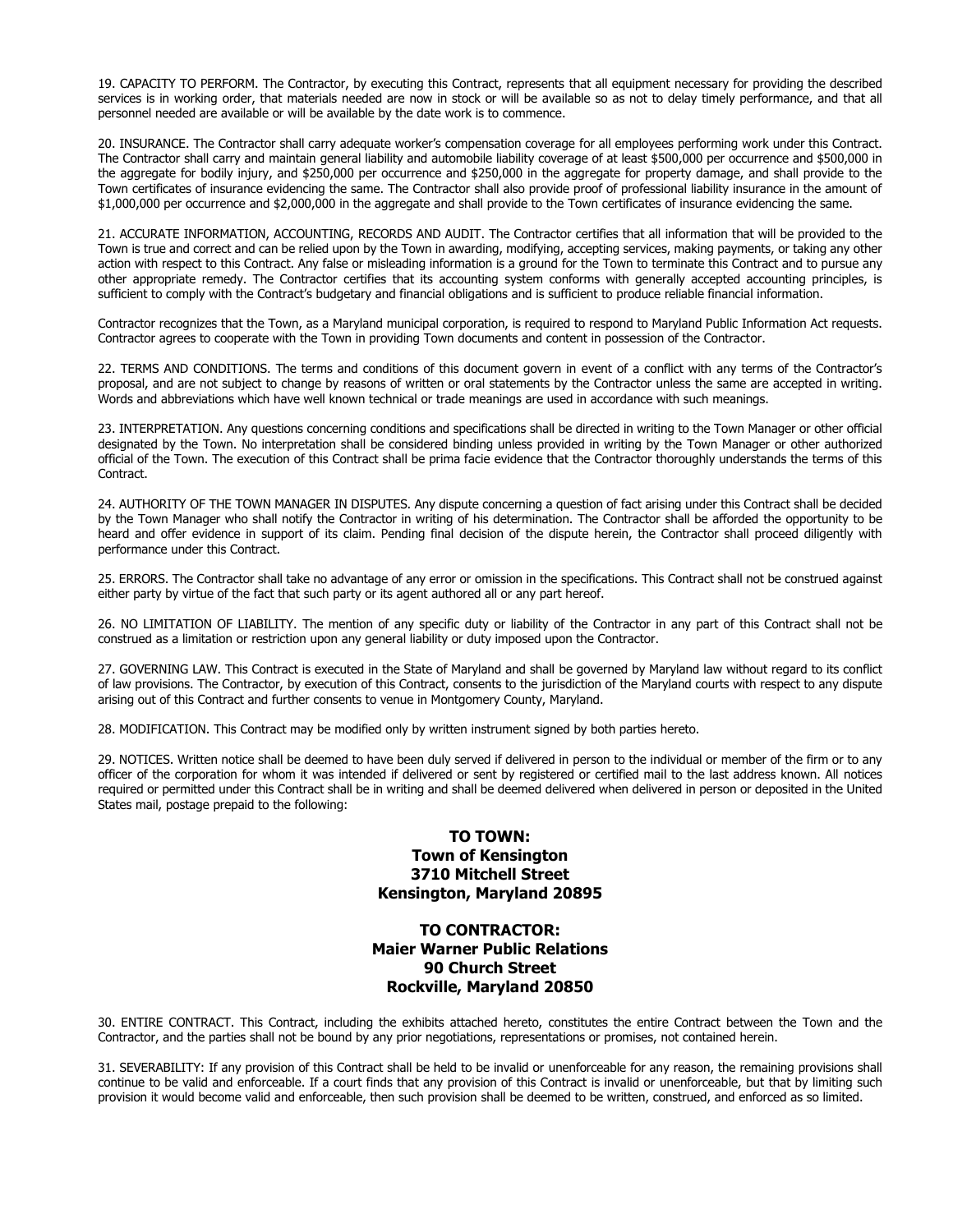32. NO WAIVER OF RIGHT: The failure of either party to enforce any provision of this Contract shall not be construed as a waiver or limitation of that party's right to subsequently enforce and compel strict compliance with every provision of this Contract.

33. ENFORCEMENT. If, at any time, the Contractor is in default of any of its obligations under this Contract, the Town shall be entitled to all expenses, including court costs and reasonable attorneys' fees, incurred in securing the performance of any obligations under this Contract and/or in prosecuting a claim for damages arising from the Contractor's default.

IN WITNESS WHEREOF, the Town and the Contractor have executed this Contract under seal as of the date first written above.

### **WITNESS: MAIER & WARNER PUBLIC RELATIONS, LLC**

By: \_\_\_\_\_\_\_\_\_\_\_\_\_\_\_\_\_\_\_\_\_\_\_\_\_ By: \_\_\_\_\_\_\_\_\_\_\_\_\_\_\_\_\_\_\_\_\_\_\_\_\_\_\_\_\_\_\_\_\_\_\_\_\_

Title: \_\_\_\_\_\_\_\_\_\_\_\_\_\_\_\_\_\_\_\_\_\_\_\_\_\_\_\_\_\_\_\_\_\_\_

**WITNESS: TOWN OF KENSINGTON**

By: \_\_\_\_\_\_\_\_\_\_\_\_\_\_\_\_\_\_\_\_\_\_\_\_\_ By: \_\_\_\_\_\_\_\_\_\_\_\_\_\_\_\_\_\_\_\_\_\_\_\_\_\_\_\_\_\_

Sanford W. Daily, Town Manager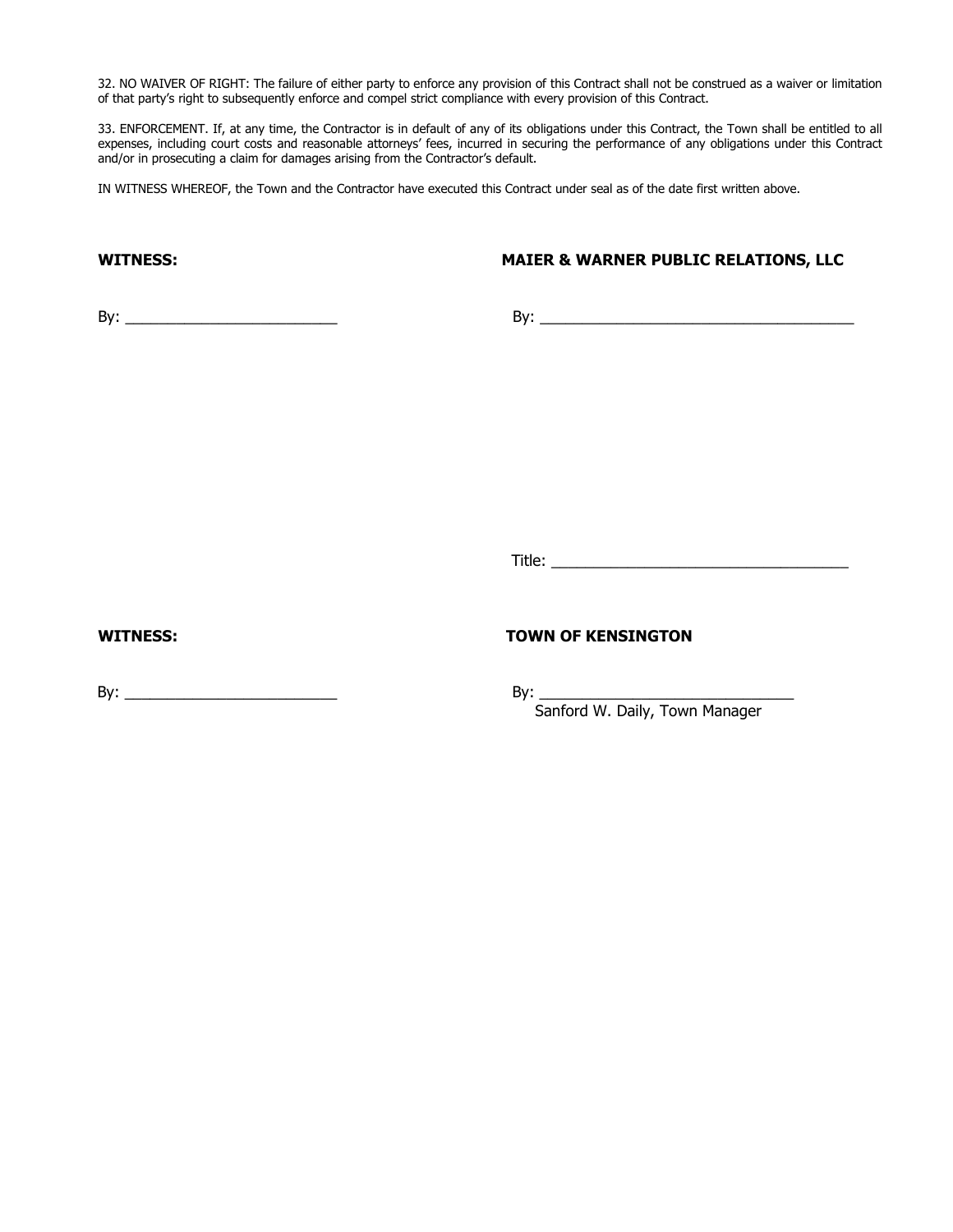**A RESOLUTION OF THE MAYOR AND COUNCIL OF THE TOWN OF KENSINGTON, MARYLAND, AUTHORIZING THE TOWN MANAGER TO EXECUTE A ROAD TRANSFER AGEEMENT WITH MONTGOMERY COUNTY TO TRANSFER CONTROL, MAINTENANCE AND JURISDICTION AND ACCOMPANYING STORM DRAINAGE FACILITIES TO THE TOWN**

**Whereas,** the Town recently annexed the following described area into the Town:

Beginning for the same at a point on the intersection of a easterly projection of the centerline of Perry Avenue and the easterly right of way of St. Paul Street also being the easterly end of line 1a as shown on a plat prepared by Oyster, lmus, Petzold and Associates entitled Town of Kensington Corporate Boundary dated January 10, 2010, thence with said line in a westerly direction

S 87° 19' 20" W for 1085.78 feet; thence with the southerly right of way line of University Boulevard – MD Route 193

1718.70 feet along the arc of a curve to the Right having a radius of 2242.00 feet and a chord bearing and distance or N  $61^{\circ}$  50' 28" E for 1676.92 feet; thence along the easterly right of way line of St. Paul Street

S 78° 08' 18" E for 10.52 feet; thence

S 53° 45' 54" W for 42.90 feet; thence

S32° 54' 23" W for 617.44 feet; thence crossing McComas Avenue and with an extension of the aforementioned easterIy of way line of St. Paul Street

S 00° 46' 46" E for 63.50 feet; thence still with the easterly right of way line of St. Paul Street

136.77 feet along the arc of a curve to the Left having a radius of 336.76 feet and a chord bearing and distance of S "14° 55' 02" W for 135.83 feet to the point of beginning containing 12.585 acres of land.

**Whereas,** the parties desire to transfer the control, maintenance and jurisdiction over the roads within the area and accompanying drainage facilities from the County to the Town; and

**Whereas,** The Town has caused an imaging survey to be conducted as to the condition of the drainage facilities with the annexed area, which determined them to be in good condition.

**Now Therefore Be It Resolved** that the Town Manager is hereby authorized -to execute a Road Transfer Agreement with Montgomery County to transfer control, maintenance and jurisdiction and accompanying storm drainage facilities to the Town of Kensington. Said document is attached hereto as Exhibit A.

**Adopted** by the Mayor and Town Council, at a regular public meeting, this **8th** day of **July, 2019.**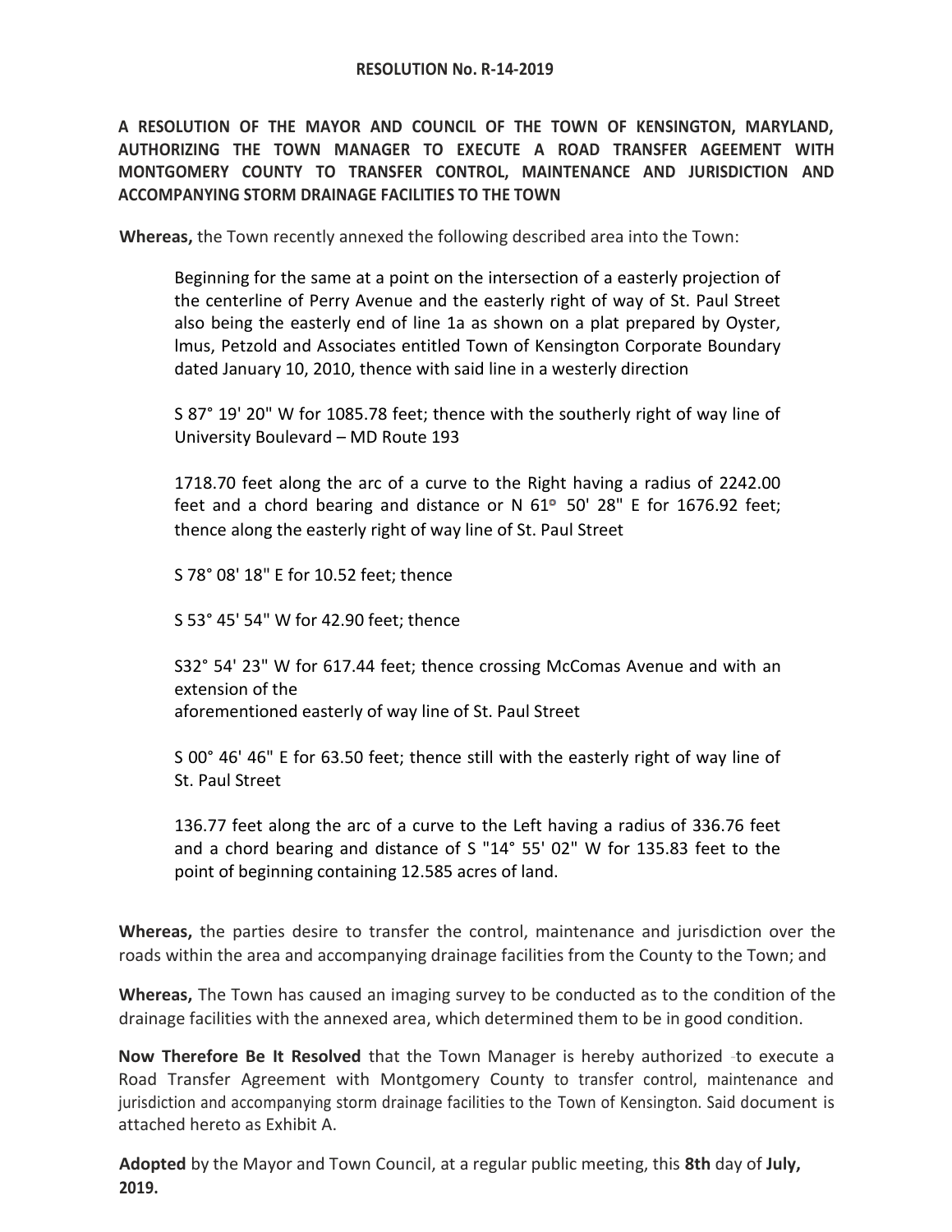Tracey C. Furman, Mayor

**This is to Certify** that the foregoing Resolution was adopted by the Mayor and Town Council in public meeting assembled on the 8th day of July, 2019.

\_\_\_\_\_\_\_\_\_\_\_\_\_\_\_\_\_\_\_\_\_\_\_\_\_\_\_\_\_\_\_\_\_\_\_\_\_

\_\_\_\_\_\_\_\_\_\_\_\_\_\_\_\_\_\_\_\_\_\_\_\_\_\_\_\_\_\_\_\_\_\_\_\_\_

Susan C. Engels, Clerk-Treasurer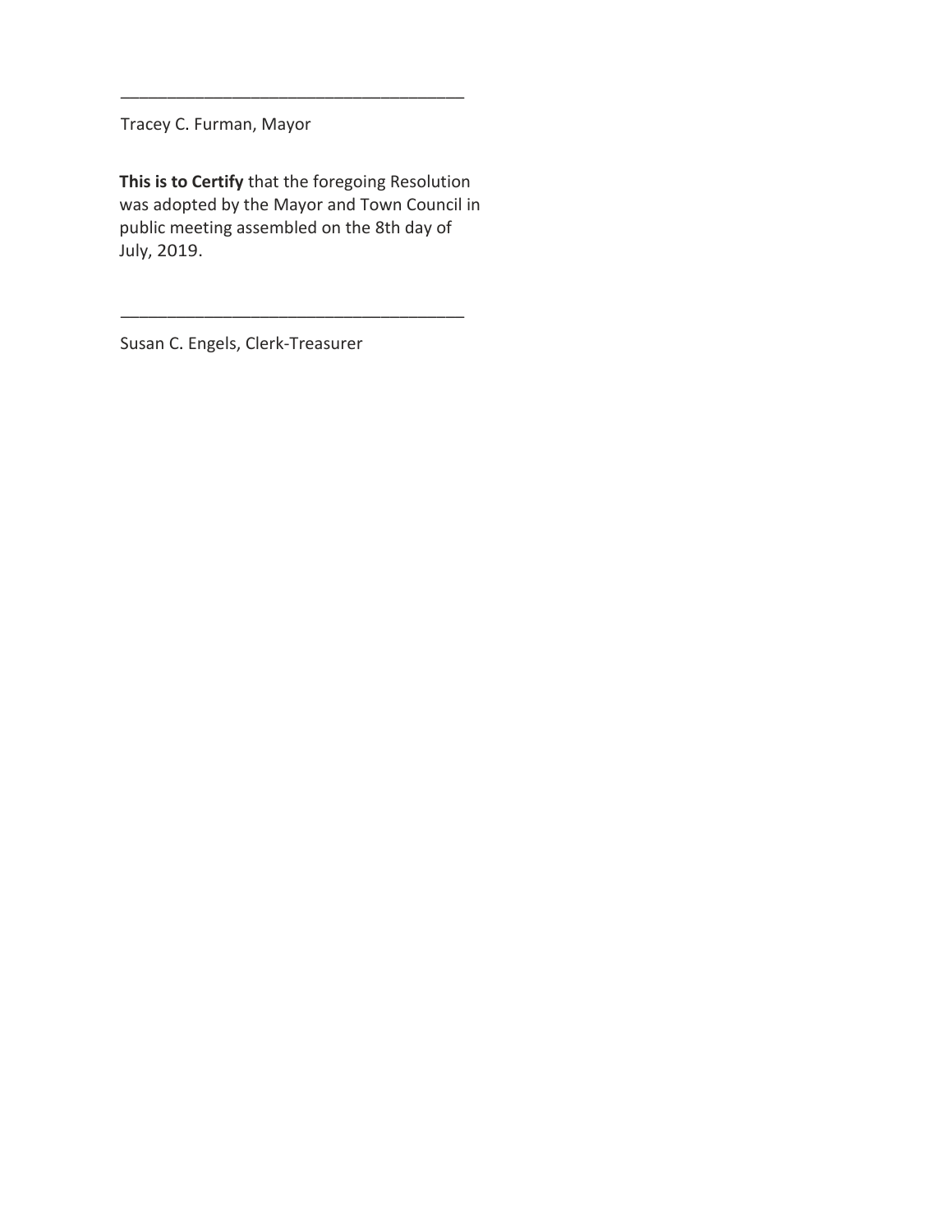#### **ROAD TRANSFER AGREEMENT**

THIS AGREEMENT made this \_\_\_\_\_\_ day of \_\_\_\_\_\_\_\_\_\_\_\_\_\_\_\_\_ 2019, by and between Montgomery County, Maryland, a body corporate and politic and a political subdivision of the State of Maryland (the "County") and the Town of Kensington, Maryland , a body corporate and politic and a political subdivision of the State of Maryland (the "Town") (the County and the Town together, the "Parties").

WHEREAS, the County maintains the following roads that are located within the Town: Perry Avenue, St. Paul Street, Madison Street and Decatur Avenue.

WHEREAS, pursuant to § 4-401 *et. seq* of the Local Government Article and Amended Resolution No. AR-01-2018, which became effective December 15, 2018, the Town annexed land that includes portions of Perry Avenue and of St. Paul Street and the entirety of Madison Street and Decatur Avenue ("the Roads").

WHEREAS, pursuant to § 4-405 of the Local Government Article and Resolution No. AR-02-2018, the Town enacted an Annexation Plan.

WHEREAS, the Annexation Plan allows the Town to negotiate for the transfer of responsibility for the Roads to the Town.

WHEREAS, because the Roads are located within the Town limits, the Town can efficiently maintain the Roads.

WHEREAS, the Notice of Annexation document (Exhibit A), now attached, includes a map of the Roads being transferred to the Town.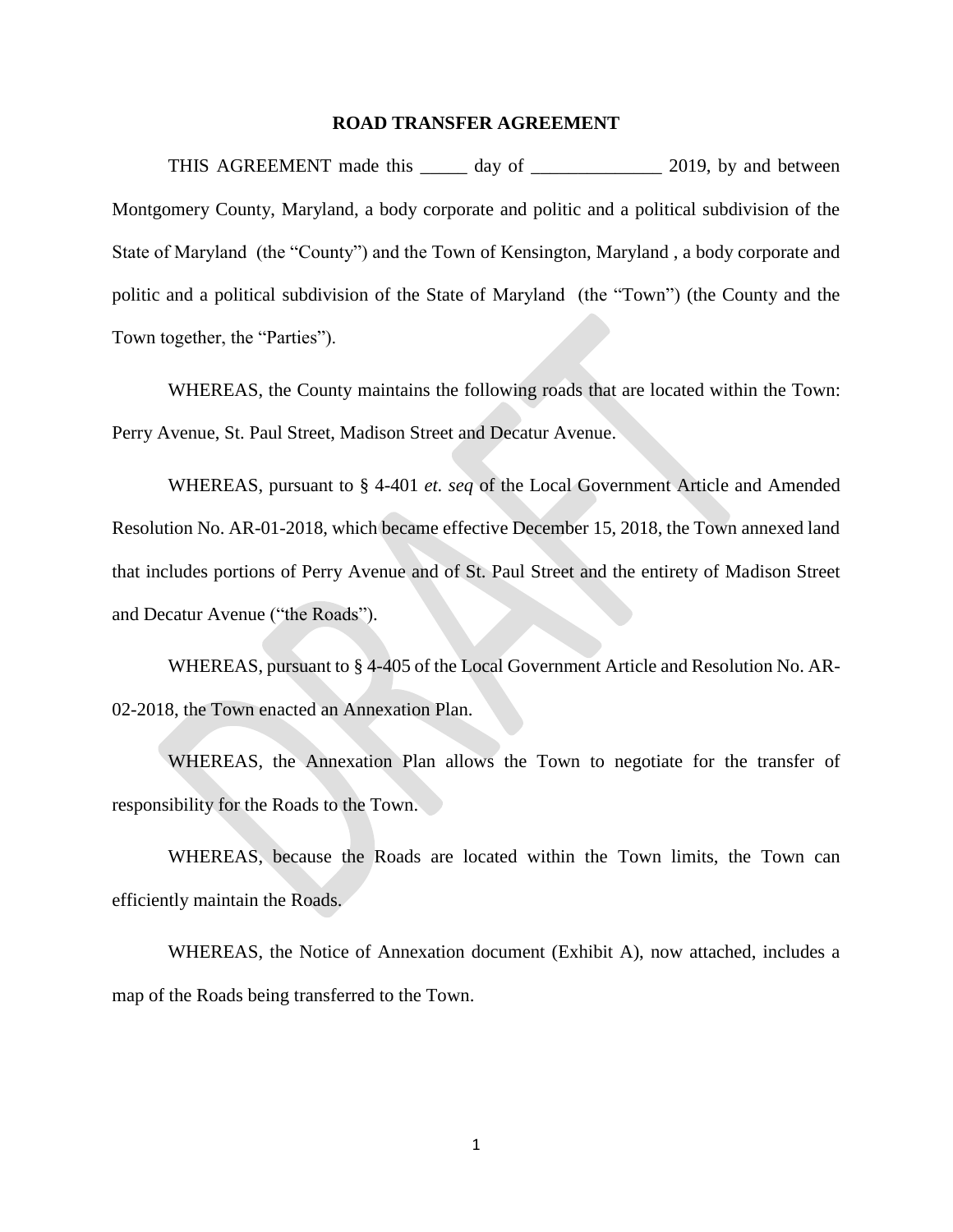WHEREAS, the Parties desire to transfer the control, maintenance, and jurisdiction over the Roads, and accompanying drainage facilities, from the County to the Town subject to the terms and conditions contained herein.

NOW THEREFORE, in consideration of \$1.00 payable by each Party to the other, and of the mutual promises made by the Parties in this Agreement, and for other good and valuable consideration, the receipt and sufficiency of which is hereby acknowledged, the Parties agree as follows:

- 1. The County hereby transfers to the Town, and the Town accepts from the County control and jurisdiction over and maintenance responsibility for the Roads, which are more particularly described as:
	- a. Decatur Avenue from University Boulevard (MD193) to its terminus at St. Paul Street, a total distance of 0.14 miles, as shown on Montgomery County Record Plat Book B at Folio 14 and dedicated to public use per Liber JA No. 23 at Folio 104.
	- b. Madison Street from University Boulevard (MD193) to its terminus at Decatur Avenue, a total distance of 0.05 miles as shown on Montgomery County Record Plat Book B at Folio 14 and dedicated to public use per Liber JA No. 23 at Folio 104.
	- c. Perry Avenue from University Boulevard (MD193) to its terminus at St. Paul Street, a total distance of 0.20 miles as shown on Montgomery County Record Plat Book B at Folio 14 and dedicated to public use per Liber JA No. 23 at Folio 104.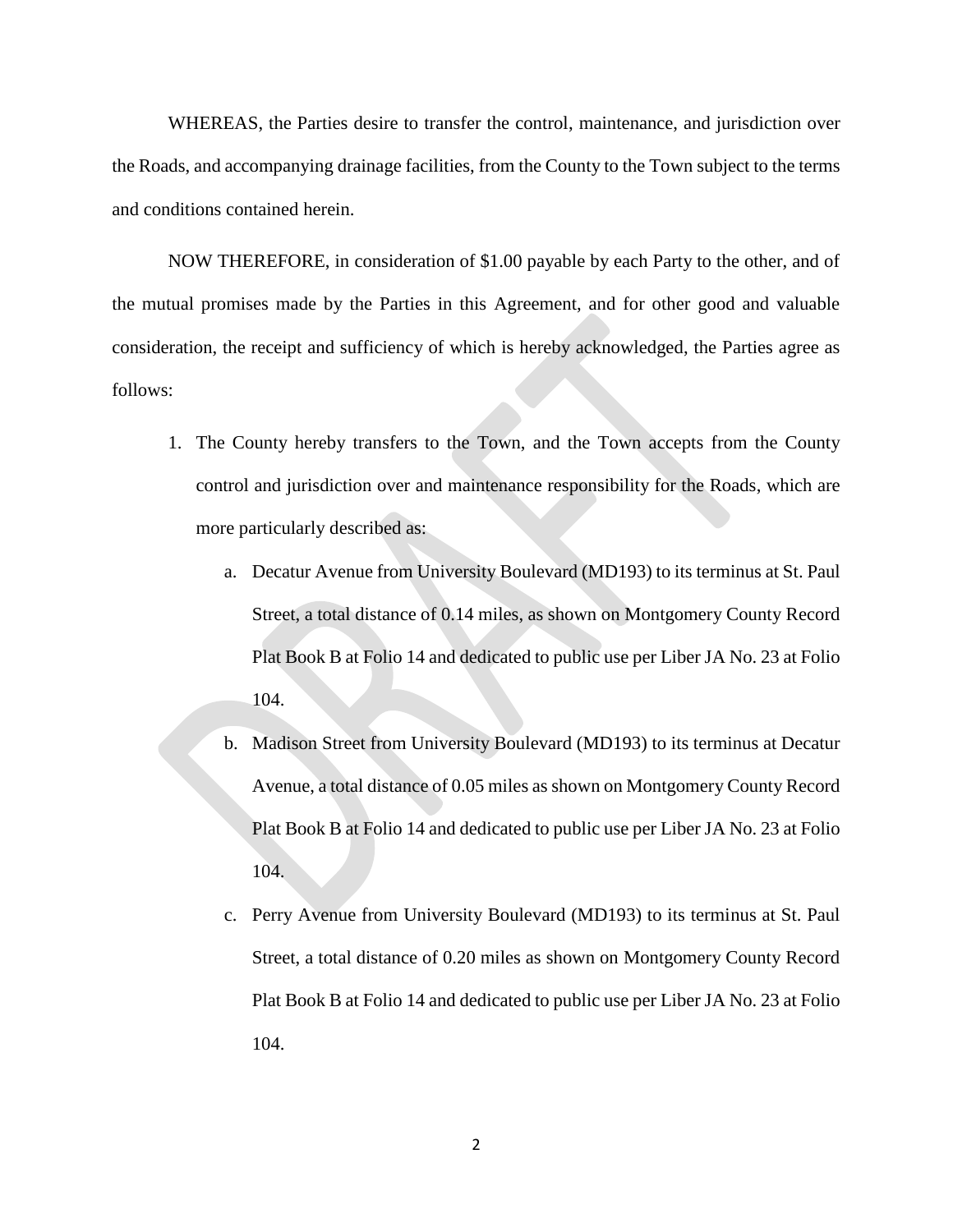- d. St. Paul Street from University Boulevard (MD193) to Farragut Avenue, a total distance of 0.22 miles as show on Montgomery County Record Plat Book B at Folio 14 and dedicated to public use per Liber JA No. 23 at Folio 104.
- 2. The effective date of transfer shall be the date that this Agreement is fully executed by the Parties (the "Transfer Date").
- 3. The mileage set forth in Section 1 will be included in the Town inventory as of December  $1<sup>st</sup>$  in the year following the Transfer Date.
- 4. The basis for the state allocation of funds will include the additional miles stated in Section 1 in the allocation to the Town beginning July  $1<sup>st</sup>$  of the year following the Transfer Date.
- 5. The Roads are being transferred as-is with regard to both the condition of the existing rights-of-ways and the condition of the Roads and all appurtenances thereto.
- 6. The Town hereby accepts control and jurisdiction over and maintenance responsibility for the Roads and accompanying drainage facilities as of the Transfer Date.
- 7. The Town agrees to indemnify and save harmless the County from all suits, actions, claims, judgments and damages arising out of the negligent acts, errors or omissions of the Town or any of its employees, agents or representatives in the maintenance and repair of the Roads that occur after the Transfer Date. This indemnification is subject to, limited by, and contingent upon the appropriation and availability of funds, as well as the damage caps and notice requirements stated in the Local Government Tort Claims Act.
- 8. The County will furnish to the Town copies of existing right-of-way plats and existing plans for paving, storm drainage and grade establishment related to the Roads.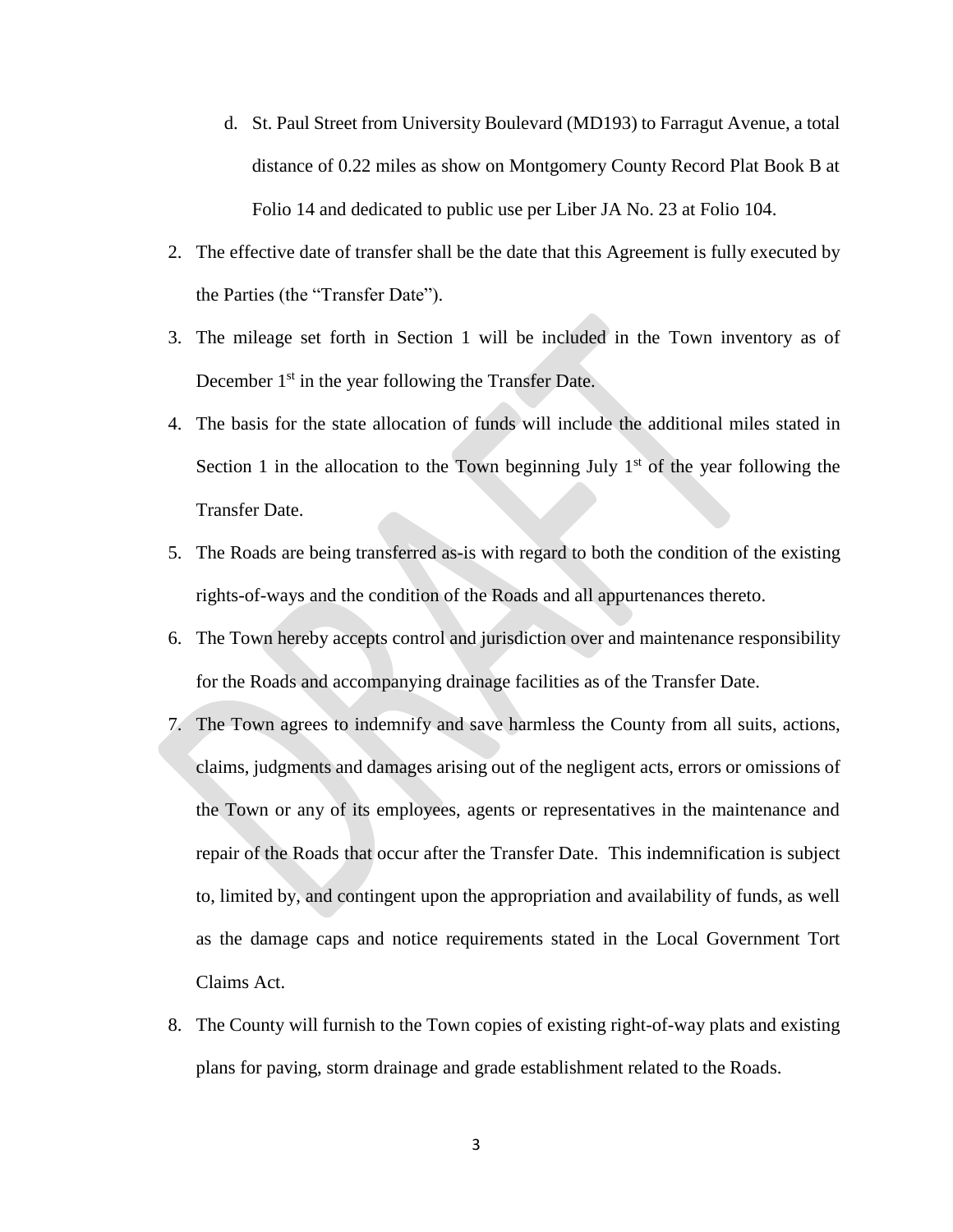9. The foregoing recitals are incorporated herein.

(signature page follows)